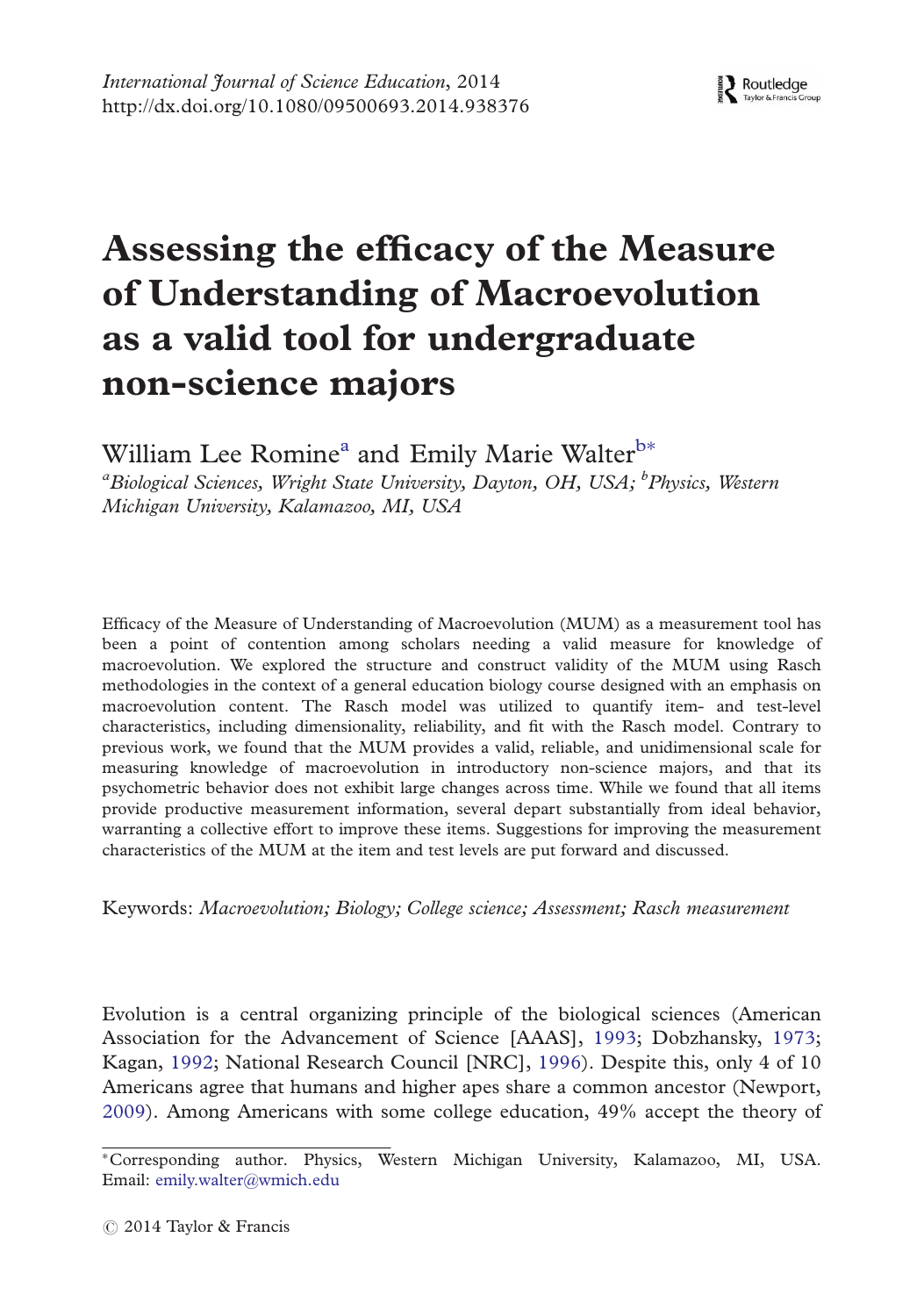evolution for plants and non-human animals, and only 22% agree that humans evolved from earlier species (Lovely & Kondrick, [2008](#page-18-0)). Since evolution is a critical and foundational component of scientific literacy (AAAS, [2011;](#page-17-0) Bybee, [1997;](#page-17-0) National Association of Biology Teachers, [2010](#page-18-0)), and the university setting is one of the final opportunities to influence scientific literacy of college-educated individuals, it is vital to understand what undergraduates know about evolution.

It is critical to have valid and reliable instruments to accurately measure undergraduates' knowledge as instructors and researchers examine their students' evolution thinking and learning. Instrument development in the past has focused on students' understanding of natural selection, including the Conceptual Inventory of Natural Selection (Anderson, Fisher, & Norman, [2002](#page-17-0)) and an open response instrument by Nehm and Schonfeld ([2008\)](#page-18-0). These instruments measure students' knowledge of microevolutionary concepts, i.e. the genetic variation within a population (i.e. allele frequencies) due to natural selection (Campbell  $\&$  Reece, [2005\)](#page-18-0). Macroevolutionary concepts, in contrast, include the formation, radiation, and extinction of species and higher order natural groups comprising a most recent common ancestor and all its descendants over long periods of time (Campbell & Reece). Until recently, instruments to measure knowledge of macroevolution concepts were limited to the Tree Thinking Concept Inventory, an unpublished instrument assessing knowledge of phylogenetic trees (Naegle, [2009](#page-18-0)).

## Measure of Understanding of Macroevolution

Nadelson and Southerland [\(2010](#page-18-0)) filled a gap in the literature through development of the Measure of Understanding of Macroevolution (MUM) to comprehensively measure students' knowledge of macroevolution. This 27-item dichotomous multiple choice instrument was designed to measure five dimensions related to the understanding of macroevolution: deep time (5 items), phylogenetics (4 items), speciation (8 items), fossils (5 items), and the nature of science (5 items). These qualitatively defined dimensions were derived through considerable background research, including an overview of the National Science Education Standards for high school biology (NRC, [1996](#page-18-0)), the learning progression work of Catley, Lehrer, and Reiser [\(2005](#page-18-0)), and the contents of three undergraduate-level textbooks on evolution (Barton, Briggs, Eisen, Goldsten, & Nipam, [2007](#page-17-0); Freeman & Herron, [2007;](#page-18-0) Futuyma, [2005\)](#page-18-0).

Items underwent a thorough two-round content review. In the first round, a draft of the instrument was sent to 20 evolution education experts. A revised draft was sent to five college biology faculty members for further evaluation of content accuracy and consistency with the college biology curriculum, and four undergraduate education students for suggestions on improving readability for college students. The authors then gave the assessment to three cohorts of college students, with 667, 74, and 54 participants, respectively.

Construct validity of the MUM was evaluated through the perspective of classical test theory (CTT). This included the use of the internal consistency definition of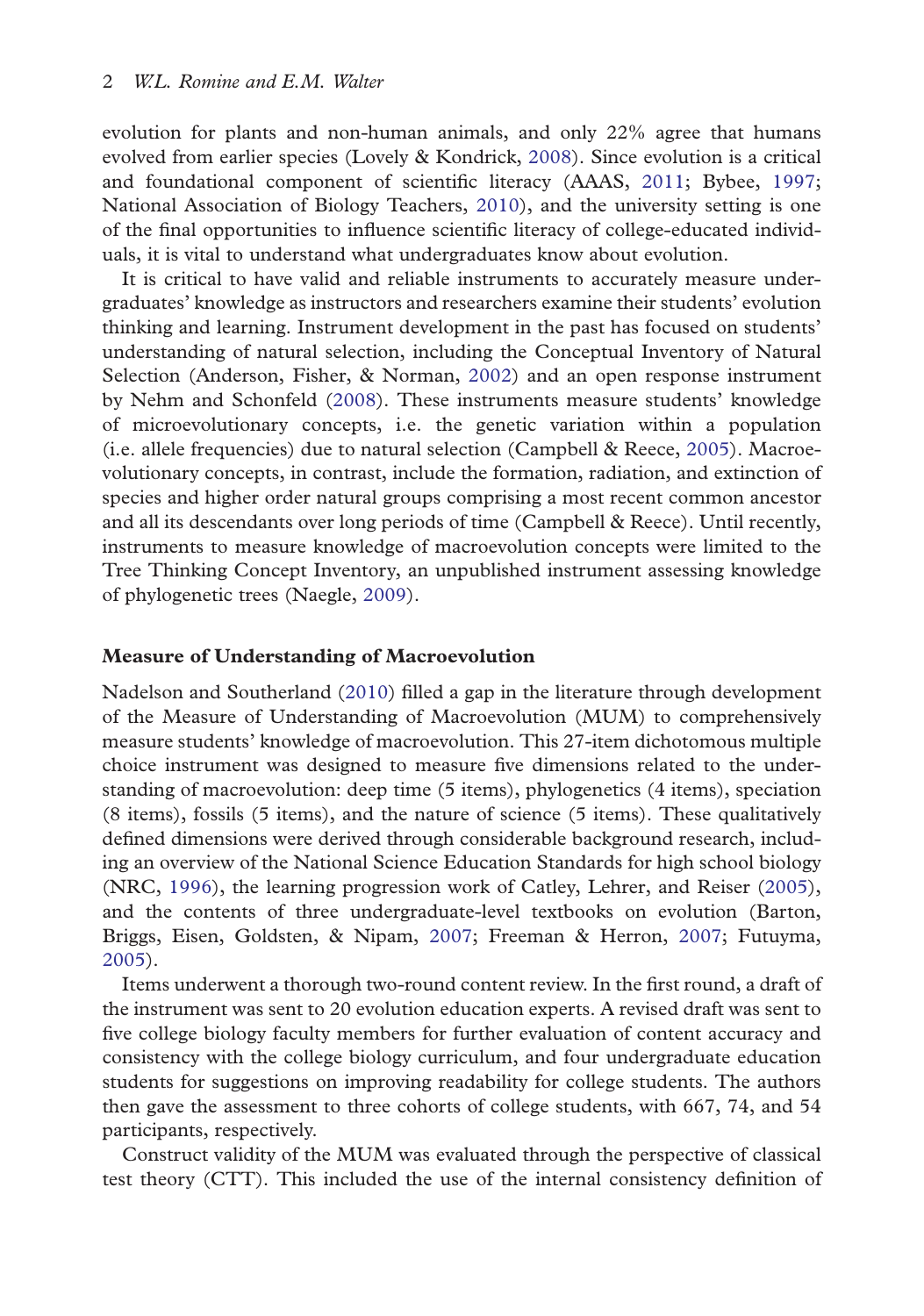reliability measured by Cronbach's alpha and the point-biserial correlation (the correlation between a correct response and total score) as a measure of item discrimination. The instrument measured the students in their study with a reliability of 0.82, indicating satisfactory measurement precision. All items had positive point-biserial correlations, indicating that students scoring higher on the assessment have a greater tendency to get the item correct than low scorers, a fundamental criterion for construct validity.

## Criticism of the MUM

Despite the documented need for an instrument measuring knowledge of macroevolution (Catley, [2006\)](#page-18-0), the MUM has undergone a significant amount of criticism. Much of this is summarized in Novick and Catley [\(2012](#page-19-0)), who 'recommend that this test not be used by researchers and educators interested in evolution education until a suitable revision is available that addresses the issues raised here' (p. 2685).

Novick and Catley raise a number of criticisms against the MUM. While Nadelson and Southerland claim satisfactory reliability and validity, Novick and Catley disagree, stating that the MUM should not be used in its current form due to the lack of validity evidence. Although they acknowledge that the MUM has a strong theoretical foundation and content validity, they criticize the MUM for its lack of criterion validity and construct validity. Novick and Catley proceed to raise issues regarding the wording of test distracters. Given the wording of distracters, they hypothesized that students could get the answers correct without even looking at the question stem and proceeded to test this hypothesis following the precedent of Katz, Lautenschlager, Blackburn, and Harris ([1990](#page-18-0)). They gave the test to a sample of 69 college students and ran item-level *t*-tests to test the null hypothesis that the probability of a student getting the correct answer is no better than chance, which they initially defined as 0.25. Taking into account the proportion of students selecting each distracter, they calculated item availability and reran the t-tests against a corrected chance estimate for each item. The idea here is that if a student eliminates a distracter, then the null probability of guessing the correct answer increases. Assuming the 0.25 null probability, they rejected the null hypothesis for 22 of the 27 items. The null hypothesis was rejected for 19 of the 27 items when corrected chance estimates were used. These analyses are indicative that college students do not need the stem to get items on the MUM correct, which the authors use as evidence for the lack of construct validity.

# Problems Remain

It is intriguing that 69 students in the Novick and Catley study were able to select the correct answer without the stem for many items with a probability greater than chance. However, there are important problems with their study design and underlying assumptions that need to be addressed before concluding that the MUM is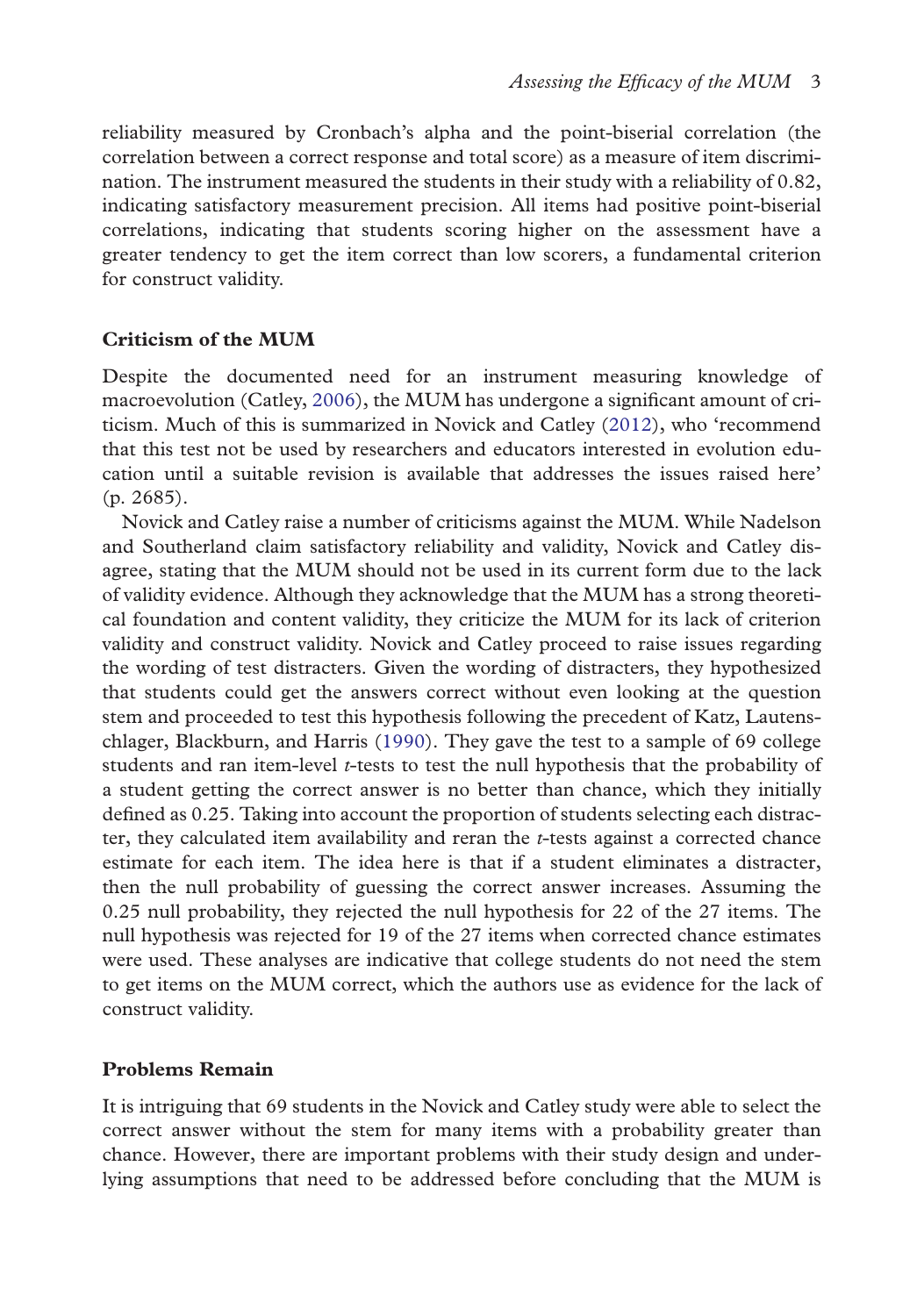invalid, poorly written, and useless as a research tool. The primary issue involves the definition of guessing that was used to generate null hypothesis criteria for the itemlevel t-tests. The use of the uncorrected chance null probability of 0.25 for a fourchoice item inherently assumes that students choose an answer by spinning a roulette wheel. The 'roulette wheel' model for guessing also served as a foundation for the corrected chance null probability, only acknowledging that one or more poorly worded distracters could have been eliminated before students randomly chose a response. If the MUM were given to a randomly guessing population, the roulette wheel model for guessing might hold credence. However, it is reasonable to expect that undergraduate students would critically evaluate each response, even without the question stem, and attempt to select the most reasonable answer based on their prior knowledge of macroevolution.

Second, the use of these results as evidence for the lack of construct validity would imply that selecting answers without reading the stem had little relationship with an individual's knowledge of macroevolution. After discussing their findings as evidence for the lack of construct validity, they acknowledge: 'these correct and incorrect answer alternatives could still be good indicators of students' understanding of macroevolutionary concepts if examinees were simply asked to evaluate each one on its own merits' (p. 2699).

The final potential problem muddying the interpretation of the Novick and Catley ([2012\)](#page-19-0) results is that the MUM without the item stems was administered after giving two previous test booklets containing items related to macroevolution with their stems. The authors acknowledge the possibility that these previous tests could have affected responses on the stemless MUM. The effect of previous tests could have been quantified by giving the stemless MUM first to a portion of the participants, or avoided completely by doing this for all participants.

#### Purpose of the Research

Novick and Catley ([2012\)](#page-19-0) call for a study validating the MUM through item response theory (IRT) or CTT methods, tackling the issue of construct validity in particular. The purpose of this paper is to quantify the construct validity of the MUM through Rasch methodologies while simultaneously testing the claims against the construct validity of the MUM presented in Novick and Catley [\(2012](#page-19-0)). In addition, we take the opportunity to evaluate the stability of the MUM in the context of a general education biology course. We address four questions:

- (1) What is the dimensionality of the MUM?
- (2) Does the MUM show evidence for construct validity from the perspective of the Rasch model?
- (3) Does guessing damage the MUM's construct validity?
- (4) Do the measurement characteristics of the MUM undergo significant changes over the course of a general education biology course?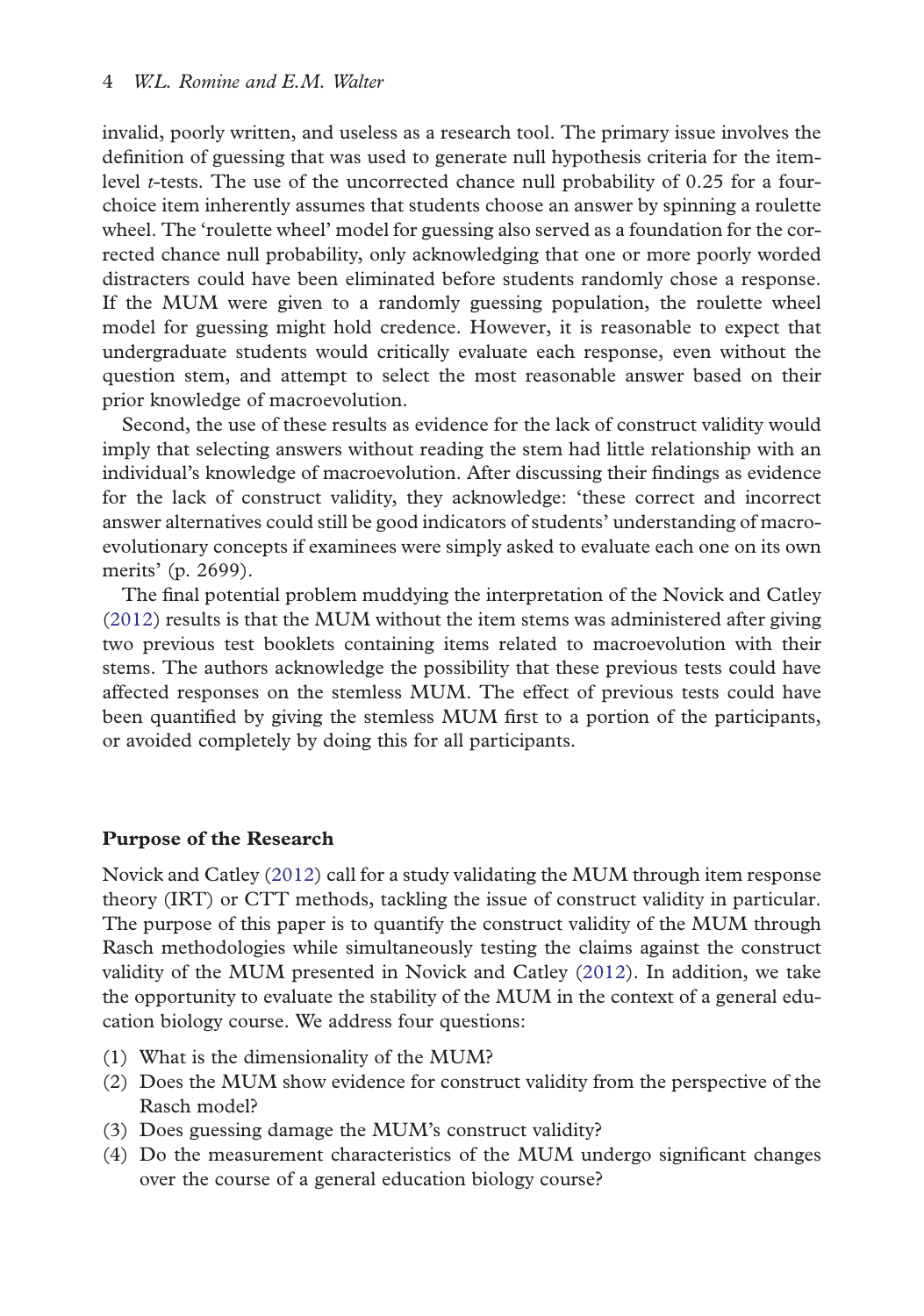# <span id="page-4-0"></span>**Methods**

# Subjects and Test Administration

The MUM in its original form was administered to a convenience sample of undergraduate students in a general education biology course at a public research-intensive university in the Midwest USA. Participants had to be 18 years of age and not majoring in biological sciences to be eligible to participate. The test was administered over an electronic learning management system (BlackBoard) during the second week of the semester and again after the evolution unit (week 15). Completing the MUM was a required component of the class; students were given points for completion of the test, but not for the correctness of their responses. Since students were not graded for the correctness of their responses, we are not concerned about students using outside resources (e.g. the internet, class notes) to answer correctly over the electronic learning management system. Three hundred and fifteen students completed the pre-test and 291 completed the post-test. Two hundred and seventy of these students completed both pre- and post-tests.

Our subjects were similar to Novick and Catley ([2012](#page-19-0)) and Nadelson and Southerland ([2010\)](#page-18-0) with respect to year in school and prior biology coursework (Table 1). Our study differs from these studies in that we examined students within the context of a general education biology course, not individuals sampled from a

|                                                                  | This study                                 | Nadelson and<br>Southerland (2010)<br>Cohort 1           | Novick and Catley<br>(2012)              |
|------------------------------------------------------------------|--------------------------------------------|----------------------------------------------------------|------------------------------------------|
| $\boldsymbol{N}$                                                 | 270 students                               | 667 students                                             | 69 students                              |
| Major(s)                                                         | All majors except<br>biology               | Biology majors                                           | All majors                               |
| Year                                                             | 2nd semester<br>freshmen and<br>sophomores | 1st semester freshmen                                    | All years                                |
| Past biology instruction                                         | Completed high<br>school biology           | Not provided; likely<br>completed high school<br>biology | Completed high<br>school biology         |
| Proportion without prior<br>macroevolution instruction<br>$(\%)$ | 80.7                                       | 84                                                       | 87                                       |
| Course setting                                                   | General education<br>biology course        | Introductory biology<br>course                           | Conducted outside<br>of a course context |
| Course audience                                                  | Non-science<br>majors                      | Biology majors                                           | Not applicable                           |
| University setting                                               | Large, public, and<br>research intensive   | Large, research<br>intensive                             | Private, research<br>intensive           |
| Geographic setting                                               | Midwest USA                                | Southeastern USA                                         | Southeastern USA                         |

Table 1. Comparisons among the participant groups of this study, Nadelson and Southerland [\(2010](#page-18-0)) and Novick and Catley [\(2012\)](#page-19-0)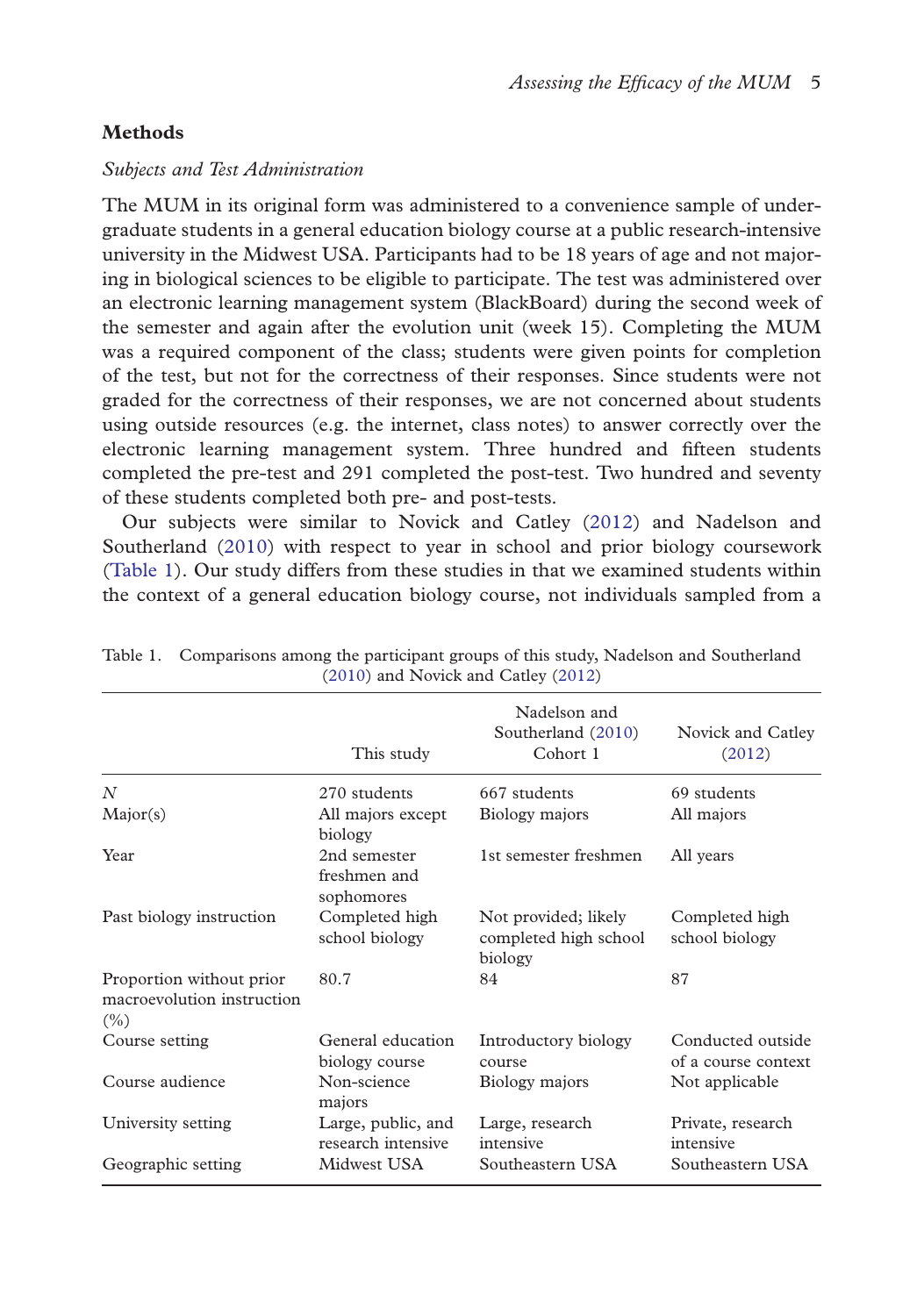general population of willing undergraduates. Our subjects could have been more actively engaged with biological concepts (evolution or otherwise) than Novick and Catley's subjects not enrolled in a biology course. However, we did not expect that course engagement to lead to a lesser likelihood of guessing, since our subjects received credit for completion regardless of performance.

Based on reported completion of various semester-long college biology courses, Novick and Catley estimated that 87% of their subjects had no previous macroevolution instruction. This study and Walter ([2013\)](#page-19-0) took a slightly different approach in determining previous macroevolution instruction for this sample of participants. Analyses included one-way ANOVA tests comparing MUM Rasch measures among groups from different settings of most recent evolution instruction (no instruction, elementary/middle school, high school, and college) and among different durations of past evolution instruction (no instruction, about 1 day, about 1 week, and greater than 1 week). Independent t-tests were also run to compare groups that had and had not completed college courses in geology, anthropology, or an additional biology course. There were no significant differences among or between any of these groups for the pre- or post-test MUM measures, with the exception of a significant difference of pre-test measures ( $p < .026$ ) between individuals who had completed a different college-level biology course  $(n = 56)$  and those who had not  $(n = 212)$ . This significant difference between groups did not carry over to the posttest measures ( $p = .058$ ). Since four of the 56 participants reported that this college biology course did not include evolution, we estimated that 52 participants may have had prior macroevolution instruction. This left 218 of 270 participants (80.7%) who likely had no previous macroevolution instruction, a proportion similar to Novick and Catley [\(2012](#page-19-0)) and Cohort 1 of Nadelson and Southerland [\(2010;](#page-18-0) [Table 1](#page-4-0)).

The participants completed an evolution unit of thirteen 50-minute class periods, nine of which focused on macroevolution-related content (Walter, [2013](#page-19-0)). Although the unit was not specifically designed to increase MUM scores, the content presented was relevant to four of five MUM dimensions (fossils, speciation, nature of science, and phylogenetics). The instructor presented six examples of transitional fossils, four examples of speciation, and reviewed the nature of science as it pertained to evolution. Additionally, students completed a 50-minute paper and pencil activity on how to interpret phylogenetic trees. Few of the examples, organisms, or phylogenetic trees presented in class were seen in items on the MUM, with the exception of items  $19-23$ (referring to MUM Figure 5), a phylogenetic tree depicting the evolutionary relationships of gibbons, orangutans, gorillas, chimpanzees, and humans. The subject matter of these items was similar to ideas discussed in class, but MUM Figure 5 was not used in class.

Deep time was the only topic assessed on the MUM that was not covered in detail by the intervention. The deep time questions on the MUM use specific dates for particular events. The instructor did not give such specificity for the geologic and evolutionary events she discussed. However, she did spend two 50-minute class periods discussing the history of life, including the magnitude of deep time scales and the age of the Earth.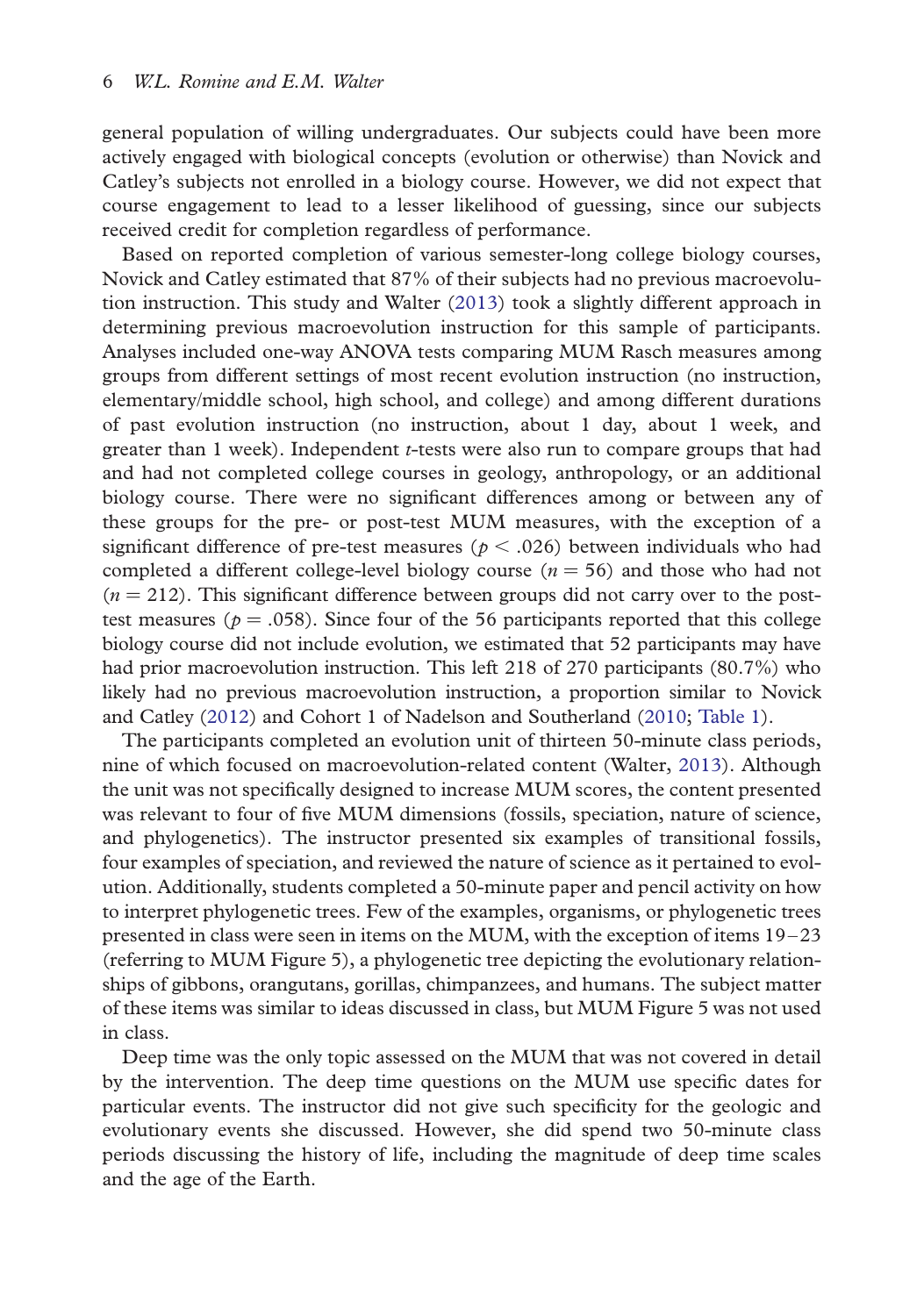## Justification for the Rasch model

Mathematically, dichotomous IRT models, including the Rasch model, can be written as a subset of the three-parameter model, a logistic model which expresses the probability of a student of a given ability  $(\theta)$  getting an item correct as a function of the item's discrimination parameter (a), the item's difficulty (b), and the probability of guessing (c).

The three-parameter logistic (3PL) model can be simplified in a number of ways (de Ayala, [2009\)](#page-17-0). When guessing is not expected to be an issue, the guessing parameter can be constrained to zero. This leaves the two-parameter logistic (2PL) model, in which difficulty and discrimination parameters are allowed to vary for each item. The 2PL model can be further simplified to a one-parameter logistic (1PL) model by forcing the discrimination parameter to be the same for each item and adjusted to the value which achieves the best average fit over all items. A 1PL or 2PL model can be further simplified by constraining the discrimination parameter to be 1 for all items, thus defining the simple logistic model, also called the Rasch model (de Ayala, [2009\)](#page-17-0).

Analyzing the mathematical forms of these various models begs the question of which model to choose. This question is not simply a matter of mathematical abstraction, but largely dependent on one's perspective toward test validation and has undergone considerable debate (Andrich, [2004](#page-17-0)). Proponents of multi-parameter IRT models propose an empirical approach to test validation. From a scientific perspective, theories should be discovered from data (Birnbaum, [1968](#page-17-0); Lord & Novick, [1968\)](#page-18-0). While additional scrutiny of data not conforming to one's expectations is encouraged, no reasonable scientist would throw out carefully collected data simply due to lack of conformity with a model. Rather, a revision of the previous model may be considered. From a statistical perspective, systematic error due to underfitting or overfitting can lead to biased item parameter estimates, making proper model specification a potentially important problem to address.

However, the purpose of this study was validation. In a validation context, the purpose is not to fit the data well, but rather to evaluate the quality of the data produced by the measurement tool, which is a reflection of the quality of the measurement tool itself (Wright, [1992](#page-19-0)). In light of this goal, instead of the IRT approach which is aimed at choosing a model that best fits the data, we used the Rasch approach – the Rasch model was used as a criterion upon which to evaluate the quality of the data produced by the MUM. The Rasch criterion can be expressed as follows: the probability of a student answering an item correctly should be proportional only to the difference between the student's ability and the item's difficulty (Wright & Stone, [1979](#page-19-0)). An item conforming to this fundamental criterion will fit well with the Rasch model, which equates the log-odds of a student answering an item correctly with the difference between the student's ability and the item's difficulty. Another attractive attribute of the Rasch model is that it provides a set of non-crossing curves (Andrich, [2004](#page-17-0)), allowing comparison of person and item measures on the same scale (Wright & Stone, [1979\)](#page-19-0) and allows construction of a scale that is invariant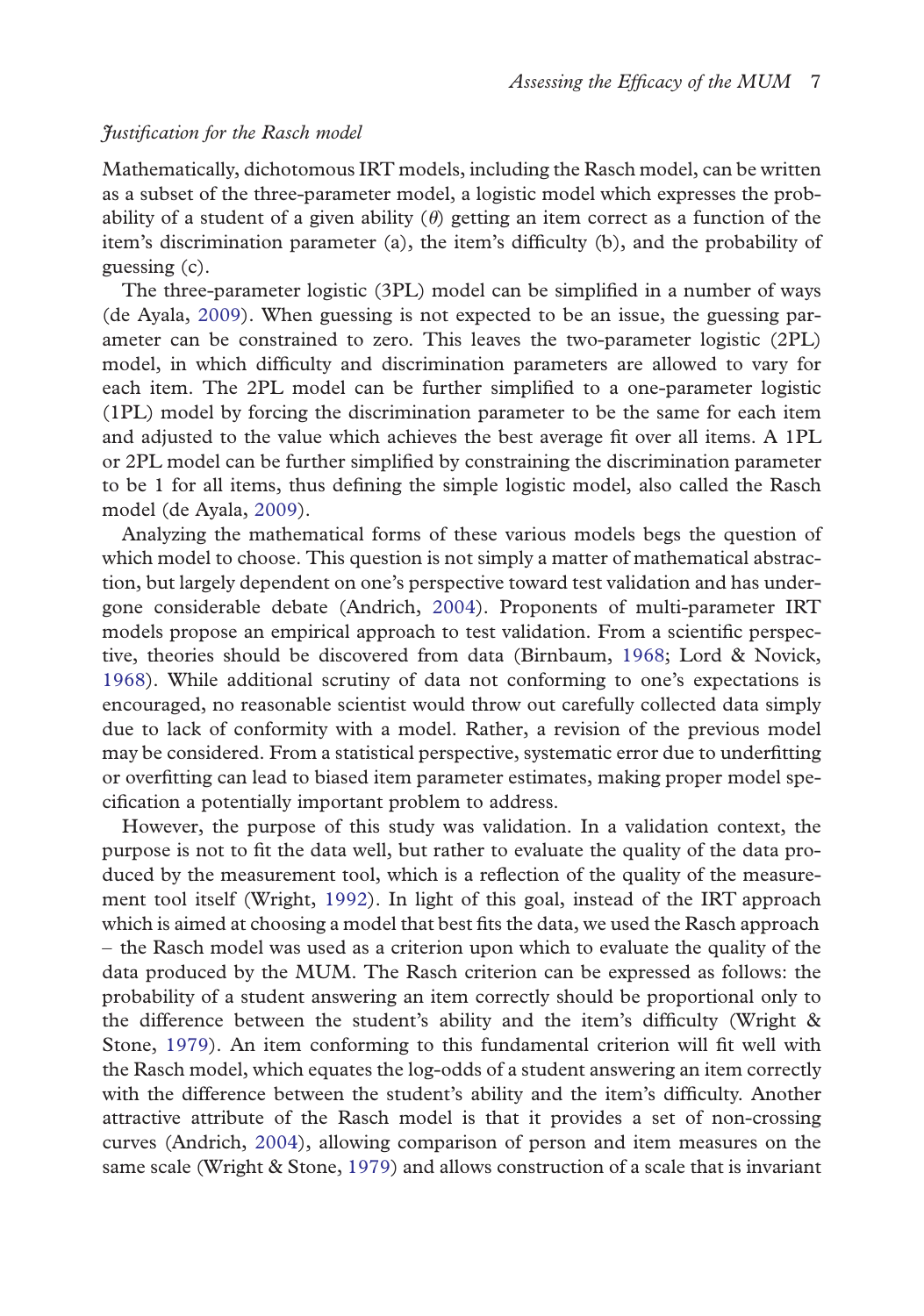across the continuum of student ability (Wright, [1992](#page-19-0)). Consequently, the lack of fit to the Rasch model can be used to identify items that provide misleading measurement information, do not discriminate well, and/or miscategorize students (Linacre, [2010\)](#page-18-0).

#### Evaluation of Reliability, Dimensionality, and Construct Validity

Rasch analysis. We began by investigating reliability, dimensionality, and construct validity of the MUM from the Rasch perspective using BIGSTEPS software. Satisfactory fit with the Rasch model provides important evidence for construct validity of items. The idea is that if an item on the MUM is truly effective in giving a reliable score for knowledge of macroevolution, then lower achieving students should have a lower probability of getting the item correct than higher achieving students. Mean squares infit and outfit indices, which have an expected value of 1.00, were used to quantify fit with the Rasch model. Infit is an information weighted form of outfit and is thus comparatively insensitive to outliers (Bond  $\&$  Fox, [2007](#page-17-0)). Items with mean squares fit indices between 0.5 and 1.5 are generally considered productive for measurement of the underlying construct from the Rasch perspective (Wright & Linacre, [1996\)](#page-19-0). If the MUM is lacking in construct validity due to misleading wording and/or guessing, then we would expect to see mean squares fit indices outside of these boundaries.

Mean squares fit indices can give important insights into the behavior of an item, including discrimination and guessing (Wright & Stone, [1979\)](#page-19-0). An item with moderate discrimination (close to 1) and small probability for guessing would have a mean squares fit index close to 1, indicating that the item conforms to what the Rasch model would expect. Mean squares fit indices above 1 imply error in the data with respect to the model, which would occur if (a) low-achieving students got an item correct as a result of guessing or (b) high-achieving students missed an item due to misleading wording. If guessing were a significant problem on the MUM, then we would expect mean squares fit values well above 1 for many items. We may further expect these misfitting items to have lower difficulty measures since lower ability students could answer them correctly. Conversely, a mean squares fit index below 1 indicates that the item discriminates between high and low achievers better than the Rasch model would expect. An item with a mean squares fit below 0.5 behaves suspiciously well, indicating possible influence of additional underlying dimensions positively correlated with knowledge of macroevolution (Masters, [1988](#page-18-0)). For example, if an item is complexly worded, it may measure reading ability in addition to knowledge of macroevolution. On such an item, the probability of a correct response would be inflated for a high achiever but attenuated for a low achiever.

Dimensionality of the MUM can also be evaluated using the Rasch model. If underlying dimensions are unaccounted for by the Rasch model, they should manifest through a nonrandom trend in the error (Linacre, [1998](#page-18-0)). We used principal components analysis (PCA) on standardized Rasch residuals to evaluate whether the error with respect to the Rasch model was random. A first-factor eigenvalue below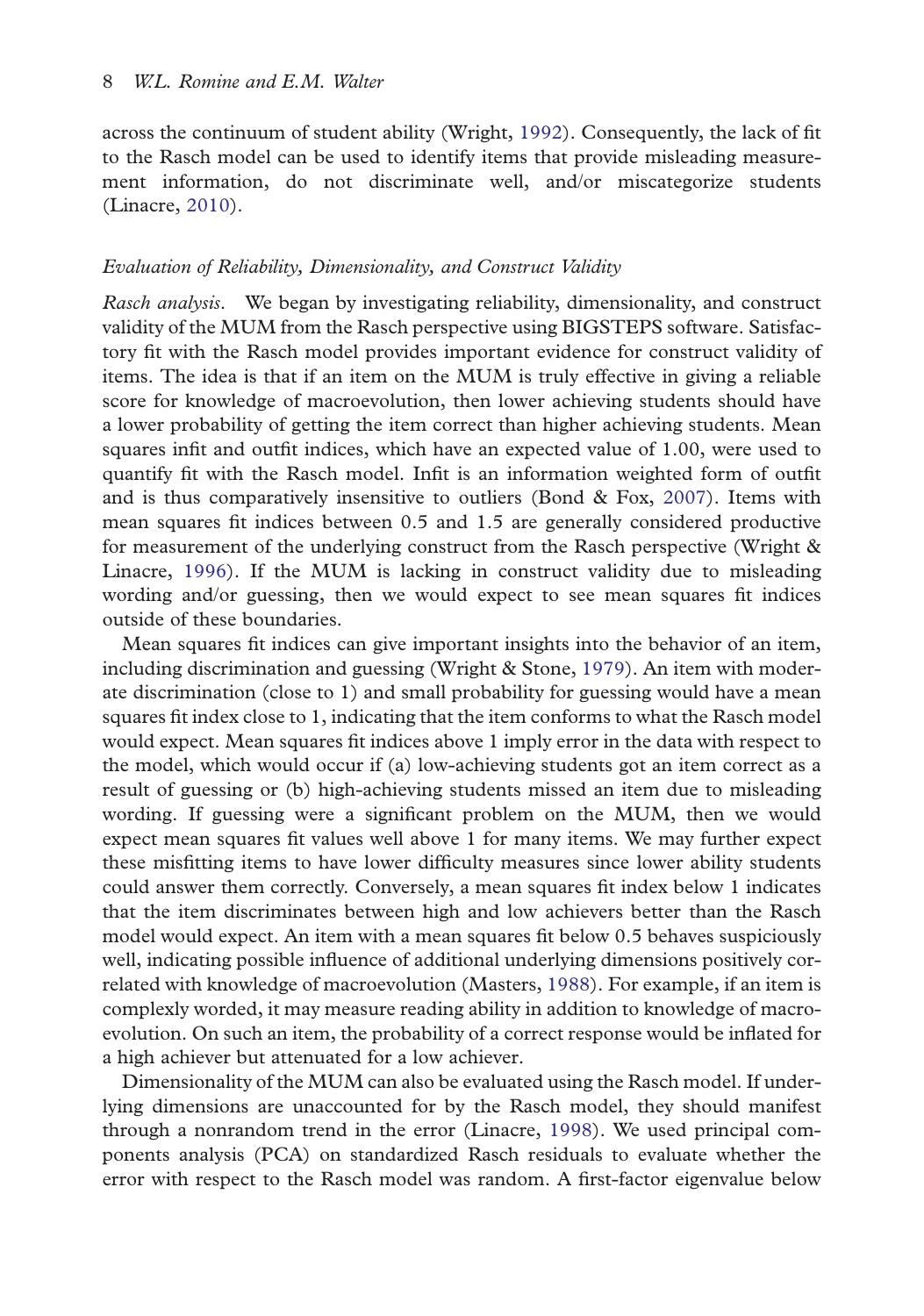2 indicates randomness in the Rasch residuals, providing evidence for the assumption of unidimensionality (Raiche, [2005\)](#page-19-0). If the MUM has five dimensions as Nadelson and Southerland [\(2010\)](#page-18-0) state, then PCA on Rasch residuals should give a firstfactor eigenvalue well above 2.

Test-level validity of the MUM across two time points was evaluated using personitem maps for pre- and post-tests, where person and item measure distributions are compared on the same scale. Since an item will provide the greatest amount of information for students with ability at the same level as the item's difficulty, significant overlap of person and item measure distributions provides evidence that the MUM provides useful measurement information for the sample. Changes in overlap between these distributions were noted on the pre- and post-test. Item-level changes were evaluated using differential item functioning (DIF) tests of Rasch difficulty measures. Under the assumption of item invariance, a two-tailed Z-test ( $\alpha$  = 0.05) was used to test the null hypothesis that item measures were similar at both time points.

## Results

#### Rasch Analysis

Rasch analysis indicates that the MUM is an approximately unidimensional assessment, not five-dimensional as the original authors indicate. PCA on Rasch residuals gives a first-factor eigenvalue of 1.77 items of variance for the pre-test and 2.20 for the post-test. We consider these pre- and post-test values to collectively support the assertion that the MUM is unidimensional. A value of 2.20 indicates small presence of additional factors after the intervention. It makes sense that measures for individual content topics on the MUM would be more separable in students who know more about macroevolution. However, the proximity of this value to 2 indicates that variance associated with any additional factors overlaps considerably with knowledge of macroevolution, the main factor of interest, and thus little systematic variance is left in the residuals.

Satisfactory person reliability measures suggest that the MUM precisely measures knowledge of macroevolution. We find that the Rasch model provides reliable measures for person and item parameters on both the pre- and post-tests. Reliability of person measures was 0.74 and 0.78 for the pre- and post-tests, respectively. Item measurement reliability was 0.98 for both tests. High item reliability indicates that item measures are clearly distinguishable from each other, suggesting that items provide unique tick marks along the Rasch scale.

The map of pre- and post-test item and person measures on the same scale ([Figure 1\)](#page-9-0) gives a visual picture of how these distributions compare. Both strengths and weaknesses of the MUM as a measurement tool become apparent from these person-item maps. Since an item provides the most information for a participant with matching ability level, test information will be maximized when item and person measure distributions match each other. A considerable strength of the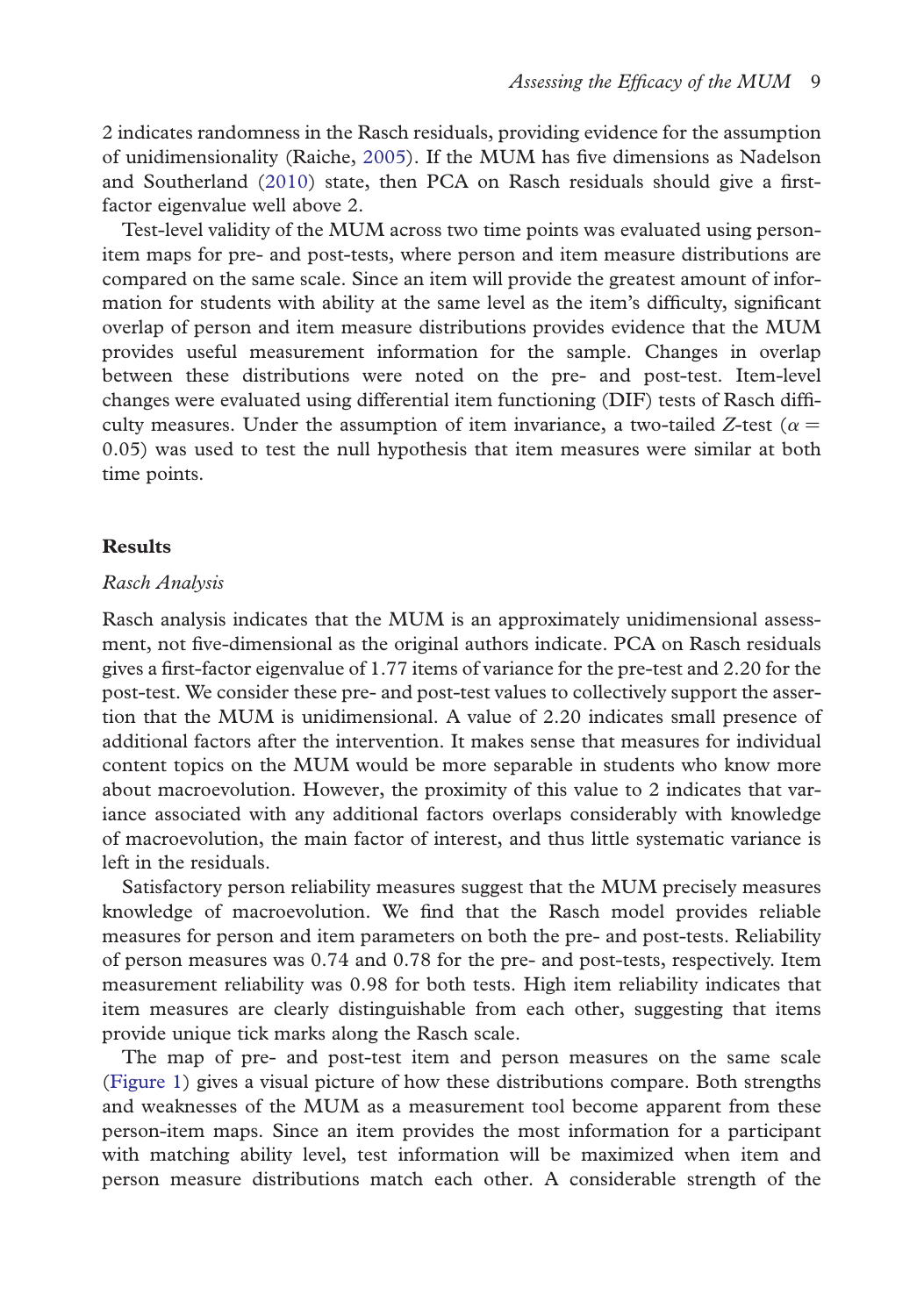<span id="page-9-0"></span>

| SCALE          | PERSONS-Pre         | ITEMS-Pre                        | <b>SCALE</b>   | PERSONS-Post          | ITEMS-Post                         |
|----------------|---------------------|----------------------------------|----------------|-----------------------|------------------------------------|
|                |                     |                                  |                |                       |                                    |
| 3              |                     | $\ddot{}$                        | 3              | $. $ #                | $^{+}$                             |
|                |                     |                                  |                |                       |                                    |
|                |                     |                                  |                |                       |                                    |
|                |                     |                                  |                |                       |                                    |
|                |                     |                                  |                | ###                   |                                    |
|                |                     |                                  |                |                       |                                    |
|                | $\bullet$           |                                  |                |                       |                                    |
|                |                     |                                  |                |                       | V <sub>6</sub>                     |
| $\overline{c}$ |                     |                                  | $\overline{2}$ | #####                 |                                    |
|                | . ##                |                                  |                |                       | $^{+}$                             |
|                |                     |                                  |                | . # # # #             |                                    |
|                | . ##                | V14                              |                |                       | V3                                 |
|                |                     |                                  |                |                       | V27                                |
|                |                     |                                  |                | . # # # # # # # # # # | V14                                |
|                | . # ##              | V27                              |                |                       | V22                                |
|                | . # # # # # #       | V22                              |                | . # # # # # # #       | V19                                |
|                |                     | V3                               |                |                       |                                    |
| $\mathbf{1}$   | . # # # #           | V <sub>6</sub><br>$^{+}$         | $\mathbf{1}$   | . # # # # #           | V21<br>$^{+}$                      |
|                | #####               |                                  |                | #########             |                                    |
|                |                     |                                  |                |                       |                                    |
|                | . # # # # # #       | V19                              |                | #######               |                                    |
|                |                     | V2 V7                            |                | . # # # #             |                                    |
|                |                     |                                  |                |                       |                                    |
|                | . # # # # # # # # # | V <sub>24</sub>                  |                |                       |                                    |
|                | # # # # # # # # # # | V21 V12 V17                      |                | . #####               | V11 V17                            |
|                | . # # # # # # #     | V11                              |                | #####                 | V23 V2                             |
| $\overline{0}$ |                     | V23<br>$+$                       | $\circ$        |                       | V7<br>$^{+}$                       |
|                | . # # # # # # #     | V20                              |                | . # ##                | V18 V24                            |
|                | #######             | V18                              |                | ###                   | V12 V26                            |
|                | #####               | V1                               |                |                       | V16 V20                            |
|                |                     | V10 V13 V16 V26                  |                | . ##                  |                                    |
|                | ####                |                                  |                | ####                  | V10                                |
|                | ####                | V15 V5                           |                |                       | V8 V9                              |
|                |                     |                                  |                | . # ##                | V15 V25                            |
| $-1$           | ###                 | V25<br>$+$                       | $-1$           |                       | V <sub>5</sub><br>$^{+}$           |
|                |                     | V8                               |                | . # ##                |                                    |
|                | .  ##               |                                  |                | #                     | V13                                |
|                |                     | V4                               |                |                       |                                    |
|                | #                   | V9                               |                | .#                    | V <sub>4</sub>                     |
|                |                     |                                  |                |                       |                                    |
|                |                     |                                  |                |                       |                                    |
|                | ###                 |                                  |                | $.$ #                 |                                    |
|                |                     |                                  |                |                       |                                    |
| $-2$           | #                   |                                  | $-2$           |                       | $^{+}$                             |
|                |                     |                                  |                | ×,                    |                                    |
|                |                     |                                  |                |                       | V1                                 |
|                |                     |                                  |                |                       |                                    |
|                |                     |                                  |                | ÷                     |                                    |
|                |                     |                                  |                |                       |                                    |
|                |                     |                                  |                |                       |                                    |
|                |                     |                                  |                |                       |                                    |
| $-3$           |                     |                                  | $-3$           |                       |                                    |
|                |                     | "#" = 3 persons; "." = 2 persons |                |                       | $"$ #" = 3 persons; "." = 1 person |
|                |                     |                                  |                |                       |                                    |

Figure 1. Wright maps of pre- and post-test person and item difficulty measures.

MUM is that item difficulties spread across the scale between  $-2$  and 2, illustrating the efficacy of items in providing information on students at a range of cognitive levels. However items V10, V13, V16, and V26 on the pre-test provide maximum information about participants with ability levels around  $-0.5$ . Since there are not many participants with ability in this range, two or three of these items could likely be removed without significantly attenuating measurement reliability for college students possessing knowledge levels similar to the pre-test group.

On the post-test, which represents how the MUM may measure students with greater knowledge of macroevolution, a gap between 0 and 1 exists, and a majority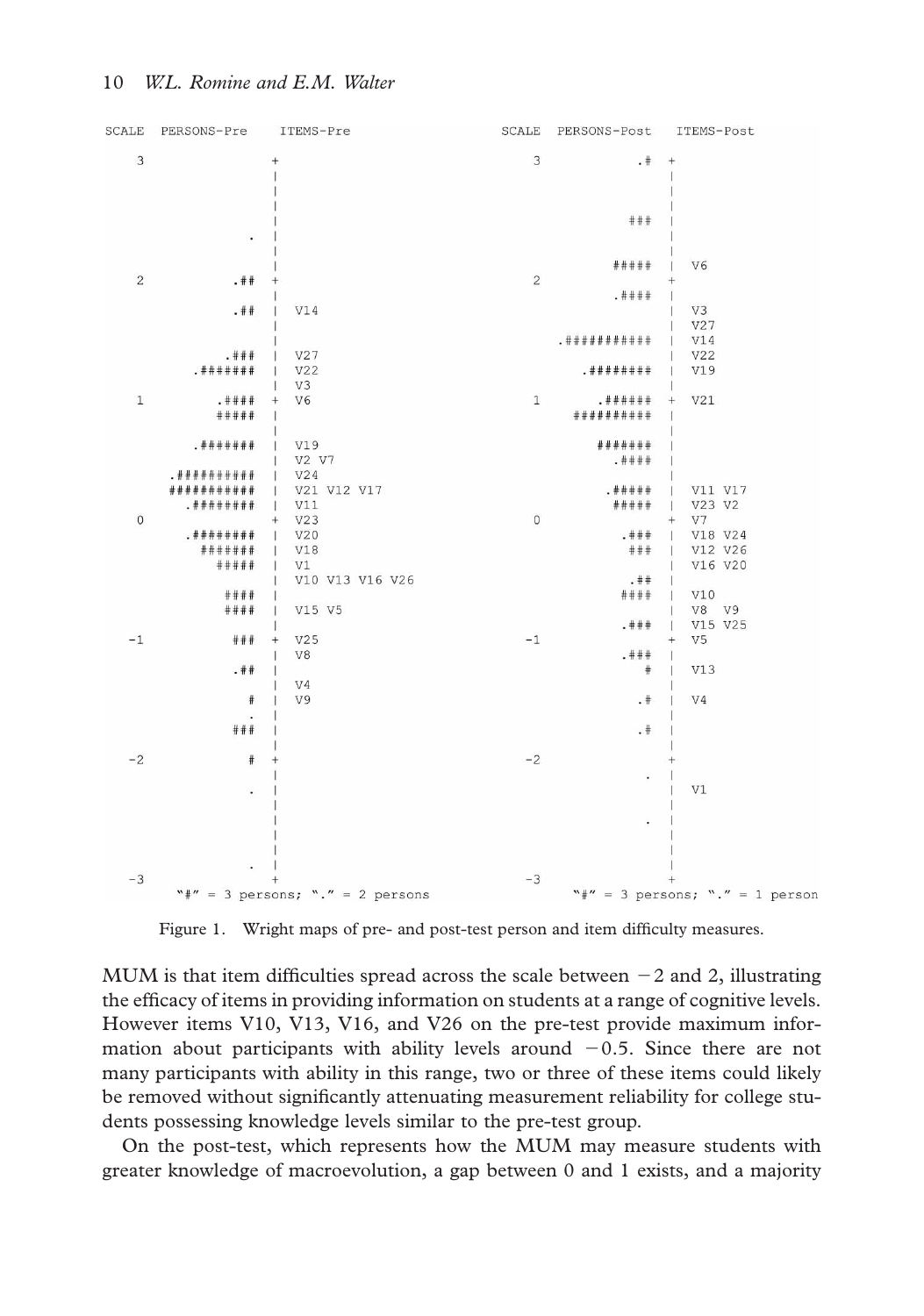of the items catch the bottom half of the ability distribution. Adding items with greater difficulty would serve as a way to raise measurement reliability for a more knowledgeable group of students. At the bottom extreme, item V1 contributes little information on the participants and therefore adds negligibly to measurement of students on the post-test; if the MUM were used for measuring biology majors, this item could potentially be removed altogether without significant attenuation of reliability.

While the person-item maps indicate that the measurement efficiency of the MUM could be improved, satisfactory reliability measures suggest that items on the MUM provide sufficient information about non-biology majors for group comparisons. A greater number of moderate-to-difficult items would serve to raise measurement reliability to a level sufficient for individual comparisons (Tennant & Connaghan, [2007\)](#page-19-0).

In addition to showing unidimensionality and reliability, we find that most of the items on the MUM fit well with the Rasch model at both time points [\(Table 2\)](#page-11-0). On the pre-test, infit indices range from 0.81 to 1.19 and outfit indices range from 0.70 to 1.57; on the post-test, infit indices range from 0.75 to 1.22 and outfit indices range from 0.58 to 1.79. All fit indices fall between 0.5 and 1.5 with the exception of the outfit indices of item V3 (pre  $= 1.57$ , post  $= 1.79$ ) on both tests, and items V6 (pre  $= 1.27$ , post  $= 1.63$ ) and V27 (pre  $= 1.31$ , post  $= 1.64$ ) on the post-test. This indicates that these items may not discriminate well between high and low achievers due to misleading wording and/or guessing. While it is difficult to precisely quantify which phenomenon is most prevalent through the Rasch model, we observe that V3, V6, and V27 are among the most difficult items on the MUM. Since high Rasch difficulty measures result from a low proportion of students answering the item correctly, it is unlikely that the misfit of these items with the Rasch model is caused by guessing. It is more likely that ambiguous or misleading wording caused the higher ability students to misinterpret and miss these items, which would serve to inflate their difficulty. While the outfit values for these items are high, especially on the post-test, the less outlier-sensitive infit values fall within the bounds of satisfactory fit. Pre-test infit values sit at 1.17, 1.16, and 1.19 and post-test values at 1.17, 1.13, and 1.21 for V3, V6, and V27, respectively.

Rasch item analyses indicate that the MUM provides effective measures for knowledge of macroevolution. A strong case for construct validity is built through the MUM's unidimensionality, satisfactory reliability, and individual items that fit the Rasch criterion. Infit statistics between 0.5 and 1.5 for all items and outfit statistics in this range for a majority of the items also provide evidence that guessing and misleading wording are not significant issues, as Novick and Catley ([2012\)](#page-19-0) propose.

## Stability of the MUM

DIF tests ([Table 2](#page-11-0)) show that a majority of items underwent no significant changes in difficulty across the intervention. Items V1, V7, V12, V13, and V24 significantly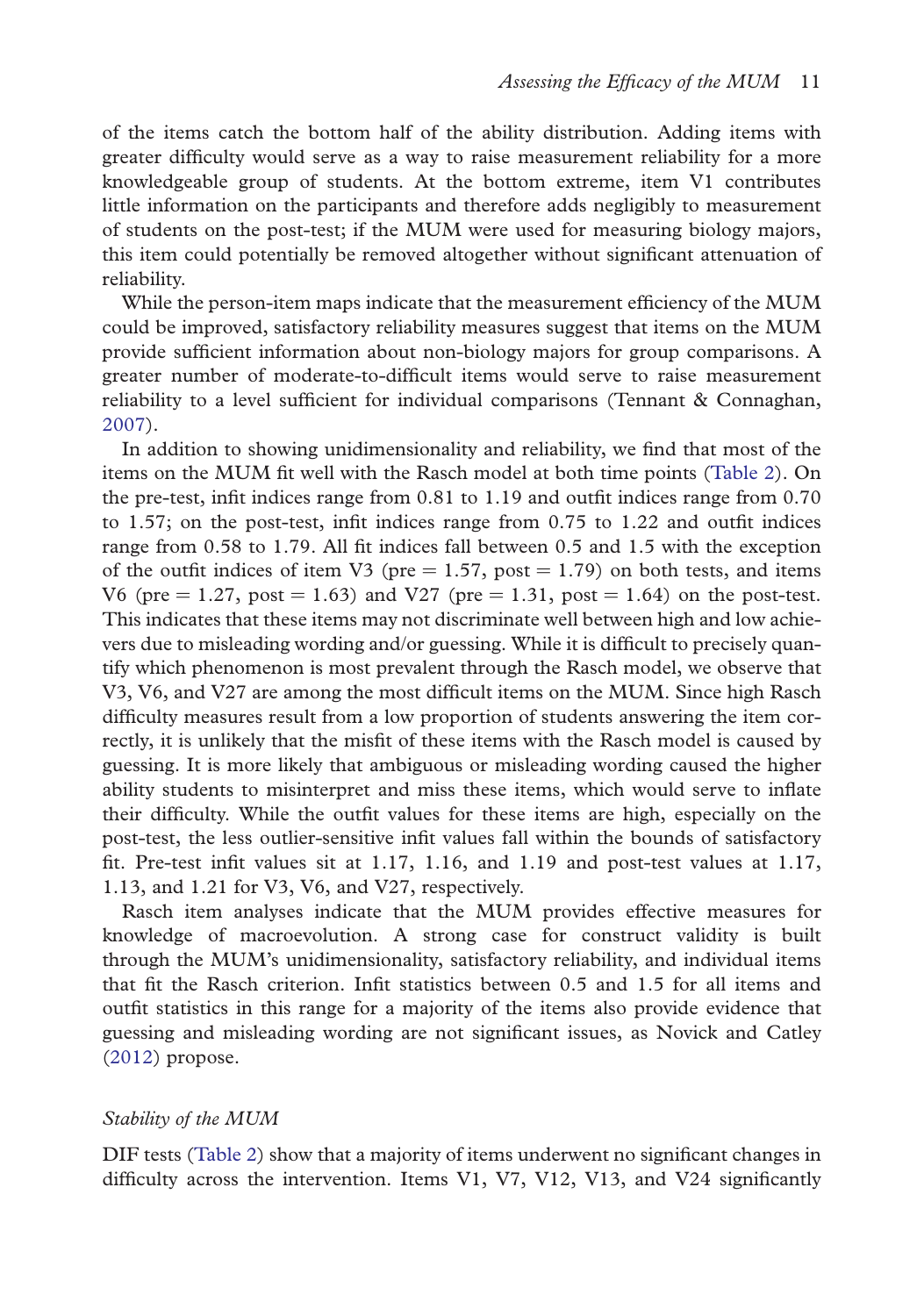<span id="page-11-0"></span>

|                |                  | Rasch Item difficulty parameters and DIF tests |                   |        |                                    |                | Rasch mean squares fit indices |                                                   |                                  |                                                  |            |
|----------------|------------------|------------------------------------------------|-------------------|--------|------------------------------------|----------------|--------------------------------|---------------------------------------------------|----------------------------------|--------------------------------------------------|------------|
| Item           | $b_{\text{pre}}$ | $SE_b$                                         | $b_{\text{post}}$ | $SE_b$ | $b_{\text{post}} - b_{\text{pre}}$ | $Z_{\rm diff}$ | sig                            | $\mathop{\mathrm{Infit}}\nolimits_{\mathrm{pre}}$ | $\mathrm{Outfit}_{\mathrm{pre}}$ | $\mathop{\mathit{Infit}}\nolimits_{\text{post}}$ | Outfitpost |
| Q <sub>1</sub> | $-0.43$          | 0.12                                           | $-2.21$           | 0.22   | $-1.78$                            | $-7.10$        | 0.00                           | 1.03                                              | 1.03                             | 0.93                                             | 1.02       |
| Q2             | 0.48             | 0.12                                           | 0.18              | 0.13   | $-0.30$                            | $-1.70$        | 0.09                           | 1.00                                              | 1.02                             | 1.07                                             | 1.07       |
| Q <sub>3</sub> | 1.14             | 0.14                                           | 1.70              | 0.15   | 0.56                               | 2.73           | 0.01                           | 1.17                                              | 1.57                             | 1.17                                             | 1.79       |
| Q4             | $-1.28$          | 0.14                                           | $-1.53$           | 0.18   | $-0.25$                            | $-1.10$        | 0.27                           | 0.89                                              | 0.79                             | 0.91                                             | 0.68       |
| Q <sub>5</sub> | $-0.76$          | 0.13                                           | $-0.99$           | 0.15   | $-0.23$                            | $-1.16$        | 0.25                           | 0.83                                              | 0.78                             | 0.80                                             | 0.68       |
| Q <sub>6</sub> | 1.03             | 0.13                                           | 2.15              | 0.16   | 1.12                               | 5.43           | 0.00                           | 1.16                                              | 1.27                             | 1.13                                             | 1.63       |
| Q7             | 0.54             | 0.12                                           | $-0.05$           | 0.13   | $-0.59$                            | $-3.33$        | 0.00                           | 1.07                                              | 1.17                             | 1.00                                             | 0.97       |
| Q8             | $-1.12$          | 0.14                                           | $-0.76$           | 0.15   | 0.36                               | 1.75           | 0.08                           | 0.95                                              | 1.00                             | 0.84                                             | 0.74       |
| Q <sub>9</sub> | $-1.48$          | 0.15                                           | $-0.78$           | 0.15   | 0.70                               | 3.30           | 0.00                           | 0.81                                              | 0.70                             | 0.75                                             | 0.62       |
| Q10            | $-0.49$          | 0.12                                           | $-0.58$           | 0.14   | $-0.09$                            | $-0.49$        | 0.63                           | 0.95                                              | 0.92                             | 0.96                                             | 0.93       |
| Q11            | 0.12             | 0.12                                           | 0.22              | 0.13   | 0.10                               | 0.57           | 0.57                           | 0.98                                              | 1.02                             | 1.08                                             | 1.12       |
| Q12            | 0.16             | 0.12                                           | $-0.19$           | 0.13   | $-0.35$                            | $-1.98$        | 0.05                           | 1.05                                              | 1.04                             | 0.94                                             | 0.94       |
| Q13            | $-0.55$          | 0.12                                           | $-1.26$           | 0.16   | $-0.71$                            | $-3.55$        | 0.00                           | 0.89                                              | 0.87                             | 0.80                                             | 0.58       |
| Q14            | 1.70             | 0.15                                           | 1.49              | 0.14   | $-0.21$                            | $-1.02$        | 0.31                           | 1.04                                              | 1.29                             | 1.19                                             | 1.34       |
| Q15            | $-0.76$          | 0.13                                           | $-0.90$           | 0.15   | $-0.14$                            | $-0.71$        | 0.48                           | 0.83                                              | 0.80                             | 0.85                                             | 0.75       |
| Q16            | $-0.49$          | 0.12                                           | $-0.32$           | 0.14   | 0.17                               | 0.92           | 0.36                           | 1.00                                              | 1.03                             | 0.96                                             | 0.92       |
| Q17            | 0.18             | 0.12                                           | 0.28              | 0.13   | 0.10                               | 0.57           | 0.57                           | 0.95                                              | 0.93                             | 1.04                                             | 1.04       |
| Q18            | $-0.29$          | 0.12                                           | $-0.14$           | 0.13   | 0.15                               | 0.85           | 0.40                           | 1.01                                              | 0.99                             | 0.85                                             | 0.82       |
| Q19            | 0.58             | 0.13                                           | 1.20              | 0.14   | 0.62                               | 3.25           | 0.00                           | 1.13                                              | 1.24                             | 1.13                                             | 1.28       |
| Q20            | $-0.11$          | 0.12                                           | $-0.42$           | 0.14   | $-0.31$                            | $-1.68$        | 0.09                           | 0.97                                              | 0.97                             | 0.99                                             | 0.98       |
| Q21            | 0.29             | 0.12                                           | 0.95              | 0.13   | 0.66                               | 3.73           | 0.00                           | 1.08                                              | 1.11                             | 1.14                                             | 1.19       |
| Q22            | 1.24             | 0.13                                           | 1.42              | 0.14   | 0.18                               | 0.94           | 0.35                           | 1.06                                              | 1.09                             | 1.22                                             | 1.50       |
| Q23            | 0.05             | 0.12                                           | 0.17              | 0.13   | 0.12                               | 0.68           | 0.50                           | 0.91                                              | 0.89                             | 0.94                                             | 0.96       |
| Q24            | 0.38             | 0.12                                           | $-0.14$           | 0.13   | $-0.52$                            | $-2.94$        | 0.00                           | 0.97                                              | 0.99                             | 0.86                                             | 0.81       |
| Q25            | $-0.99$          | 0.13                                           | $-0.83$           | 0.15   | 0.16                               | 0.81           | 0.42                           | 0.92                                              | 0.80                             | 0.79                                             | 0.62       |
| Q26            | $-0.52$          | 0.12                                           | $-0.29$           | 0.14   | 0.23                               | 1.25           | 0.21                           | 0.94                                              | 0.88                             | 0.94                                             | 0.85       |
| Q27            | 1.35             | 0.14                                           | 1.60              | 0.15   | 0.25                               | 1.22           | 0.22                           | 1.19                                              | 1.31                             | 1.21                                             | 1.64       |

Table 2. Rasch difficulty measures and fit statistics for the MUM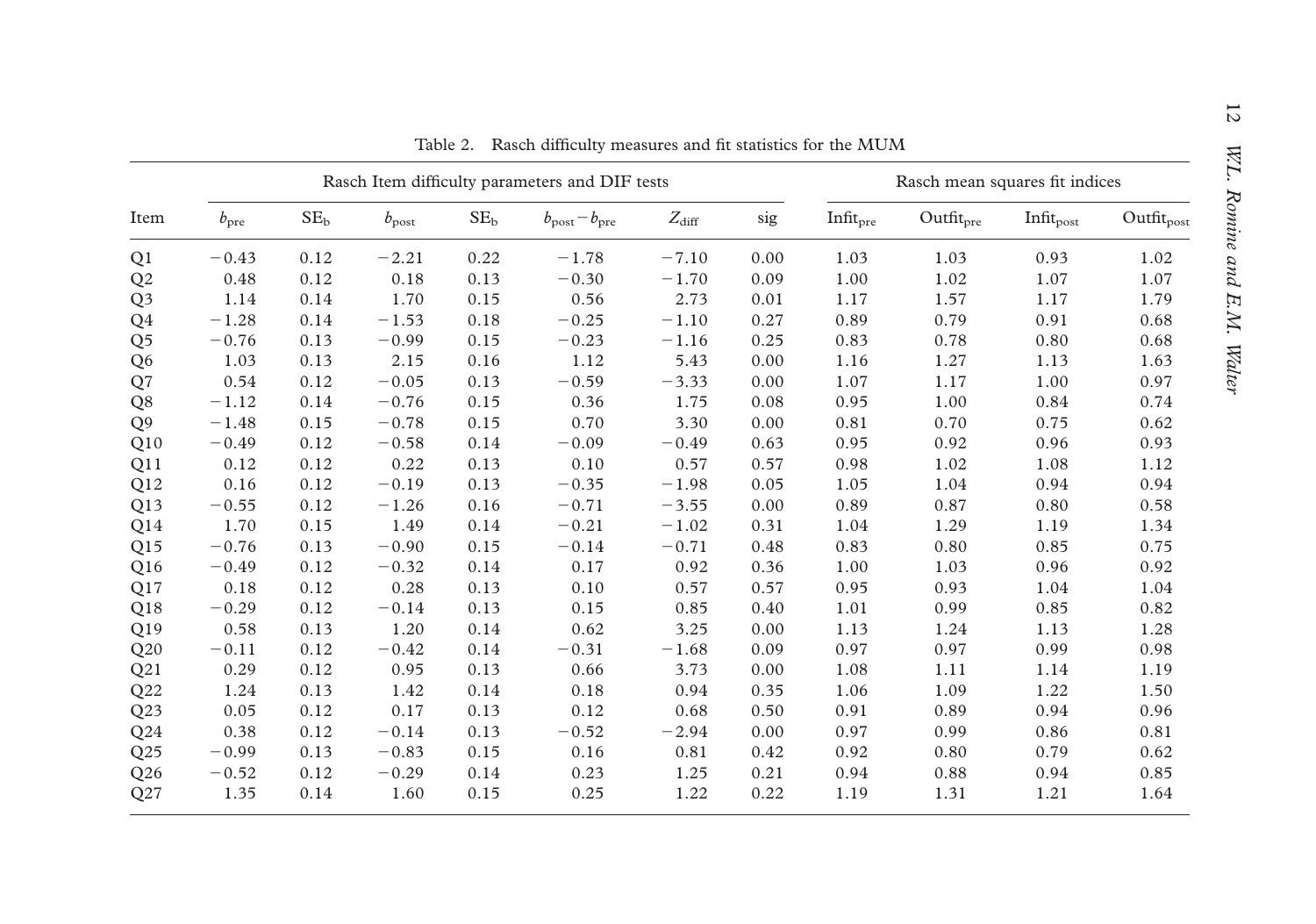decreased in difficulty on the post-test. This is a likely result of the topics addressed on these items receiving greater emphasis during the intervention than other topics assessed on the MUM. This is supported by the person-item maps ([Figure 1](#page-9-0)), which document an increase in the student ability distribution relative to the item difficulty distribution on the post-test. Given this trend, it is somewhat surprising that items V3, V6, V9, V19, and V21 had significantly higher difficulty on the post-test than the pre-test. Possible reasons for this are discussed below.

# Discussion

# Construct Validity of the MUM and Suggestions for Improving Items

A number of strong criticisms against the MUM are put forth by Novick and Catley ([2012\)](#page-19-0), including that the MUM should not be used in its current form due to insufficient construct validity evidence. This claim runs contrary to our data. In general, we find that items on the MUM provide productive measurement information on a single underlying construct (knowledge of macroevolution). This conclusion is supported through satisfactory fit of items with the Rasch model, unidimensionality, and satisfactory reliability.

Construct validity. A major piece of evidence brought forth against the construct validity of the MUM is that students are able to guess the correct answers without reading the stem. We argue that the underlying assumptions in the Novick and Catley [\(2012](#page-19-0)) analyses are unrealistic, including the assumptions that students guess randomly and that choosing the correct answer is unrelated to knowledge of macroevolution. Our data indicate that, while students may be able to choose the correct response without reading the stem on some questions, much of this comes from their previous understanding of macroevolution.

Our findings also run contrary to the claim that the construct validity of the MUM is challenged by the ease of guessing the correct response. Items which showed the poorest fit with the Rasch model tended to be the more difficult items. Since prevalence of guessing would bring down the difficulty of an item, it is likely that ambiguous wording, not guessing, is the cause for the misfit of certain items.

The item-level  $t$ -tests and item availability analyses in Novick and Catley [\(2012\)](#page-19-0) suggest that students are able to guess the correct answer for many items, even when students were not given a stem. Furthermore, qualitative evaluation of each item reveals a general trend that the chance of a student getting an item correct without the stem increases with the amount of information given in the answer options. For example, item V3 asks students to select when modern whales diverged from land animals. Due to the specificity of the stem and lack of information given in the answer options, most students could not answer this question correctly at a frequency higher than chance.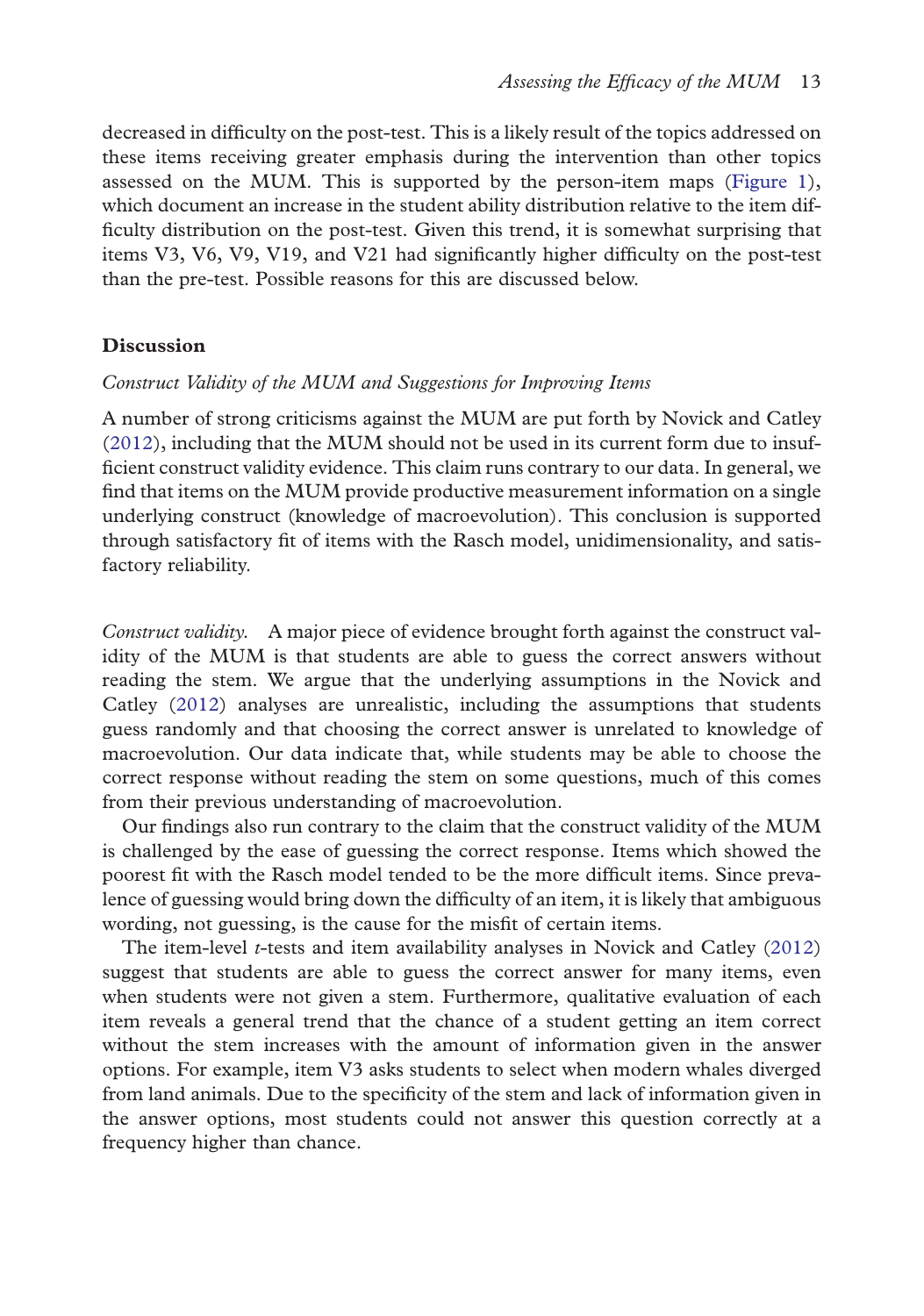#### Item V3

According to evolutionary theory, whales have evolved from land animal ancestors over time. How much time do you think the evolution process might have taken?

| *A. Fifty million years. | C. Five hundred thousand years |
|--------------------------|--------------------------------|
| B. Five million years.   | D. Five hundred million years  |
| $\sim$                   |                                |

Note. <sup>∗</sup>Correct answer

Conversely, Novick and Catley calculated the highest correct-without-the-stem result for item V8. In this case, we posit that the answer options in this question have enough information to determine the answer without the stem, should the student have enough knowledge of macroevolution.

#### Item V8

Some speculate that the eye is too complex to have resulted from evolution. Yet, evidence suggests organisms may have had eyes for nearly 500 million years. What might scientists infer about the eyes of ancient organisms?

A. Only animals living in the bright sunlight develop eyes because they need them and use them

B. Eyes would bear no resemblance to how eyes are structured today, and would not be recognized as eyes

∗C. The eyes of ancient organisms would have some characteristics that are similar to eyes found in organisms alive today

D. Only animals with bones would really be trying to develop useful eyes

Note. <sup>∗</sup>Correct answer

Independently of the V8 stem, students with an understanding of macroevolution could identify option C as true: The eyes of ancient organisms would have some characteristics that are similar to eye found in organisms alive today. Using similar knowledge, a student could eliminate option B as false. A student could eliminate option A using knowledge of vestigial traits, the fallacy of Lamarckian evolution, or familiarity with animals adapted to see infrared frequencies. Option D could likewise be eliminated using knowledge of Lamarckian evolution.

Since putting key information in answer options instead of the stem does not compromise construct validity, we are led to consider other potential problems with this test writing approach. One issue to consider is efficiency. Researchers often seek to get a reliable score and to administer the assessment quickly. Adding more items is an easy way to increase reliability (Cortina, [1993\)](#page-18-0), but adds to the required time to complete the test. In the time it takes for a student to read and interpret the distracters for an item like V8, two or three questions with focused stems could potentially be completed (Haladyna, Downing, & Rodriguez, [2002](#page-18-0)). Revising items in the MUM to include more information in the stems could shorten test time while still preserving or improving desirable psychometric properties, such as reliability.

Novick and Catley ([2012\)](#page-19-0) also note that certain distracters in the MUM are implausible. Researchers could consider eliminating the least effective distracter for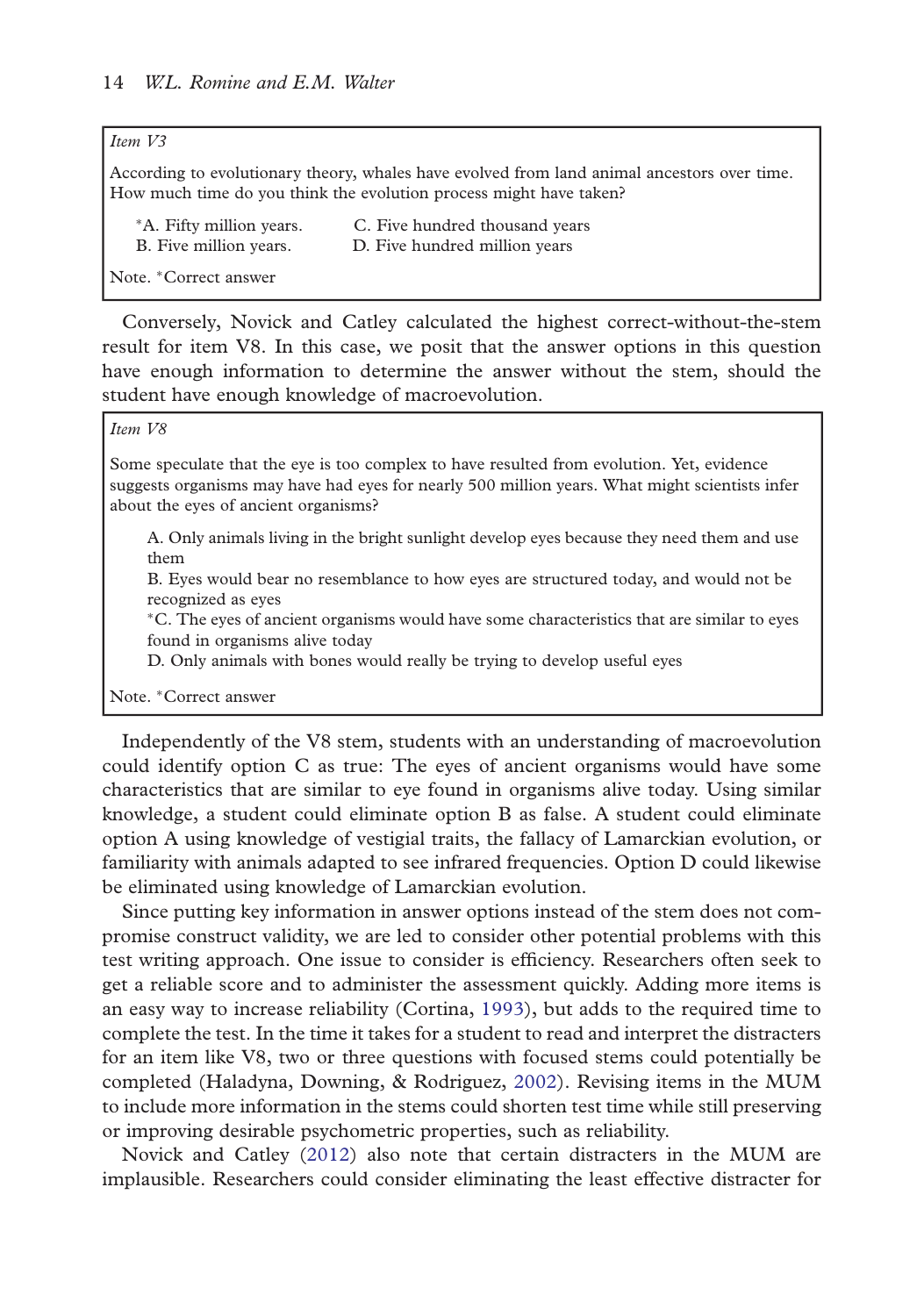each item to address this issue. Few items have more than one or two effective distracters (Haladyna & Downing, [1993](#page-18-0)), and the item availability analysis indicates that this also applies to the MUM (Novick & Catley, [2012\)](#page-19-0). Furthermore, items with three response options tend to offer the highest reliability in the shortest time without compromising the integrity of the item (Haladyna et al., [2002;](#page-18-0) Rodriguez, [2005](#page-19-0)). For example, option D in V8 could likely be eliminated without affecting the integrity of the item. Option A already elicits Lamarckian misconceptions, and college students would likely know that some invertebrates have eyes.

# Discussion of Problematic Items

While our analyses show that the MUM in its current form has sufficient construct validity and reliability, Rasch analyses reveal potential problems with individual items that may not be noticeable through CTT methodologies. Although none of the items displayed gross misfit with the Rasch model, three items (V3, V6, and V27) had Rasch outfit statistics higher than 1.5. Due to the high difficulty of these items, poor discrimination due to ambiguous wording, not guessing, is likely to blame. This warrants a closer look at the wording of these items.

Item V27

The supercontinent depicted in Figure 6 is known as Gondwana. This supercontinent existed roughly

A. Five million years B. One and a half billion years ∗C. One hundred fifty million years D. Three hundred and fifty thousand years

Note. <sup>∗</sup>Correct answer

Items V3 (displayed previously) and V27 assess knowledge of specific time scales: V3 regarding the date of the divergence of modern whales from land animals, and V27 the time span that the Gondwana landmass existed. We suspect that these two items deviate from knowledge of macroevolution, possibly accounting for the slight departure from unidimensionality shown with respect to the Rasch model on the post-test. Finding the correct answer depends on the use of reference dates, such as the age of the Earth, the origin of life, and other events in Earth's history, as well as an understanding of geologic time scales (Murck, Skinner, & Mackenzie, [2008](#page-18-0)). In other words, a student answering correctly could understand time scales and predominant life forms during major eras, but not understand the process of macroevolution itself. This also accounts for why students with a good understanding of macroevolution (high MUM scores) may have missed this item.

Novick and Catley [\(2012\)](#page-19-0) recommend rewriting the deep time questions (V3, V8, V15, V21, V27) to assess understanding of relative time. This would assess deep time directly in the context of macroevolution as opposed to geology (Dodick & Orion, [2003\)](#page-18-0). While inclusion of these items in the MUM in their current form does not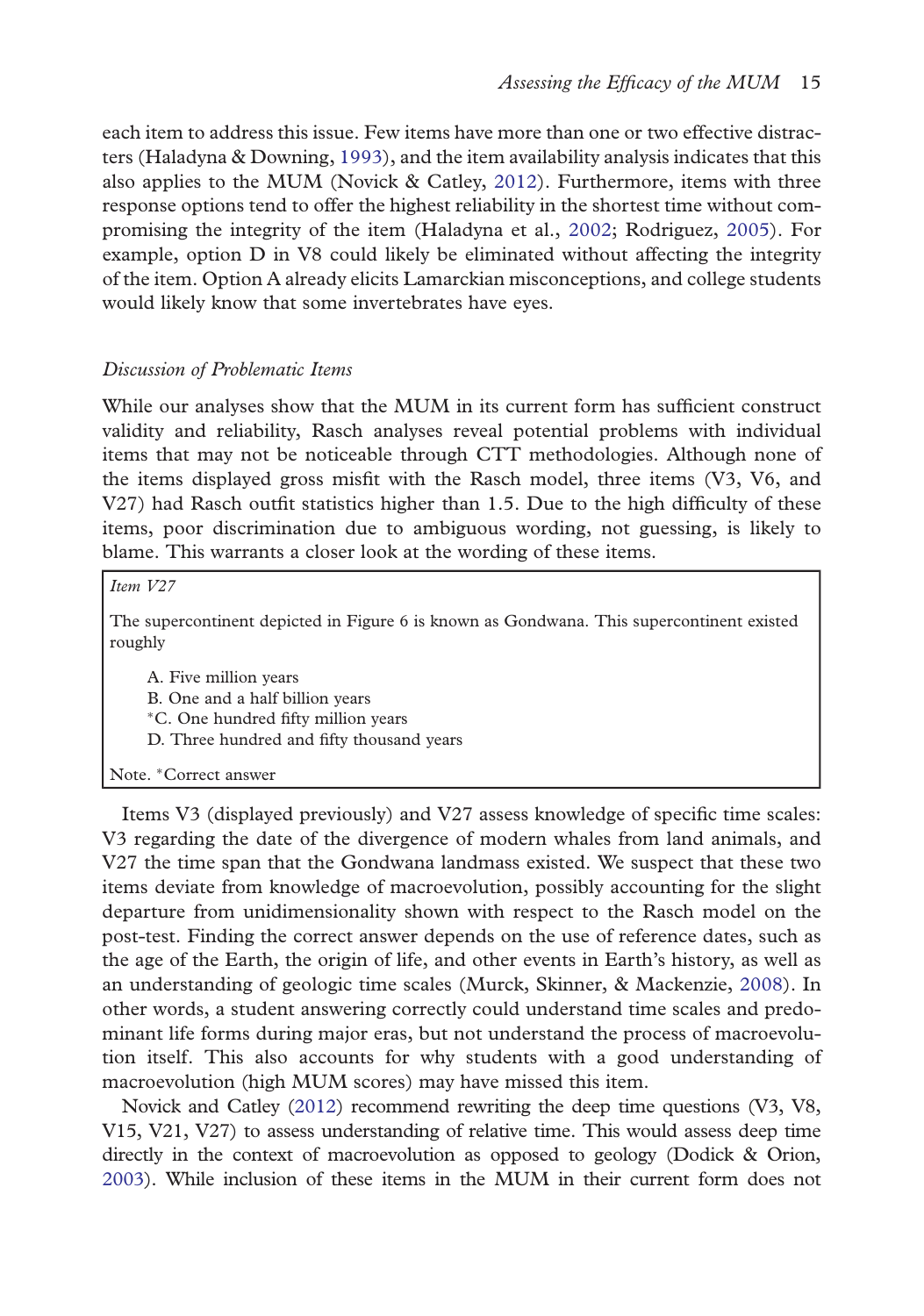render the instrument unusable, excluding or revising these items may enhance reliability and efficiency when student memorization of the geologic column is not of direct interest.

The other problematic item was V6, a question about a hypothetical coastal sheep population swimming hundreds of meters for seaweed. Options A, B, and C give three plausible outcomes regarding the fate of this population. The correct option, D, states that there are so many possible outcomes that it is impossible to predict which one will occur. This set of options is problematic as a student who understands and accepts macroevolution might not choose D. They may understand that genetic mutation is random, but educated predictions about a population could be made based on a defined environmental pressure (which is specified in the stem). Conversely, option D is similar to an 'all of the above/none of the above' response, a popular default option chosen by students who do not know the correct answer, thereby decreasing the difficulty of the item and its contribution to test information (Haladyna et al., [2002](#page-18-0)). We recommend that researchers using the MUM consider revising this item to include a single best option and developing distracters which reflect specific misconceptions.

## Item V6

The origins of the transformation from land animal to sea creature may be observed among some wild sheep that have lived on the coast for hundreds of years. These sheep like to eat seaweed and kelp so much that they are often observed swimming into the water to eat it. If we returned millions of years later to observe these animals, what might you see?

A. Sheep who wanted to be better swimmers and so developed the ability to swim great distances to eat kelp

B. Two distinct but related sheep-like organisms, one that lives in the water and eats kelp, the other lives on land and eats plants

C. These sheep will become extinct because they will not be able to find other food and only their fossils will remain

∗D. There are so many possible outcomes that there is really no way to predict what will be seen

Note. <sup>∗</sup>Correct answer

Item V6 was originally intended to target knowledge of speciation, the idea that new species arise from a combination of mutations, natural selection, chance and reproductive, geographic, and/or behavioral isolation (Futuyma, [2005](#page-18-0)). Option A targets Lamarckian misconceptions about natural selection (i.e. a species can direct its own evolution based on its needs). Options B and C also assume a degree of predictability to the scenario, leaving option D. We would prefer to see only one of the three options proposing a predictable (non-chance) outcome. The second incorrect option could target a different misconception about speciation, such as the role of mutations: 'Mutations would be more likely in the swimming sheep population, eventually causing them to become a new species.' The correct option should be true to the necessary conditions for speciation without assuming a given outcome: 'It is possible that two different sheep species will result due to the isolation of one sheep group from the other.'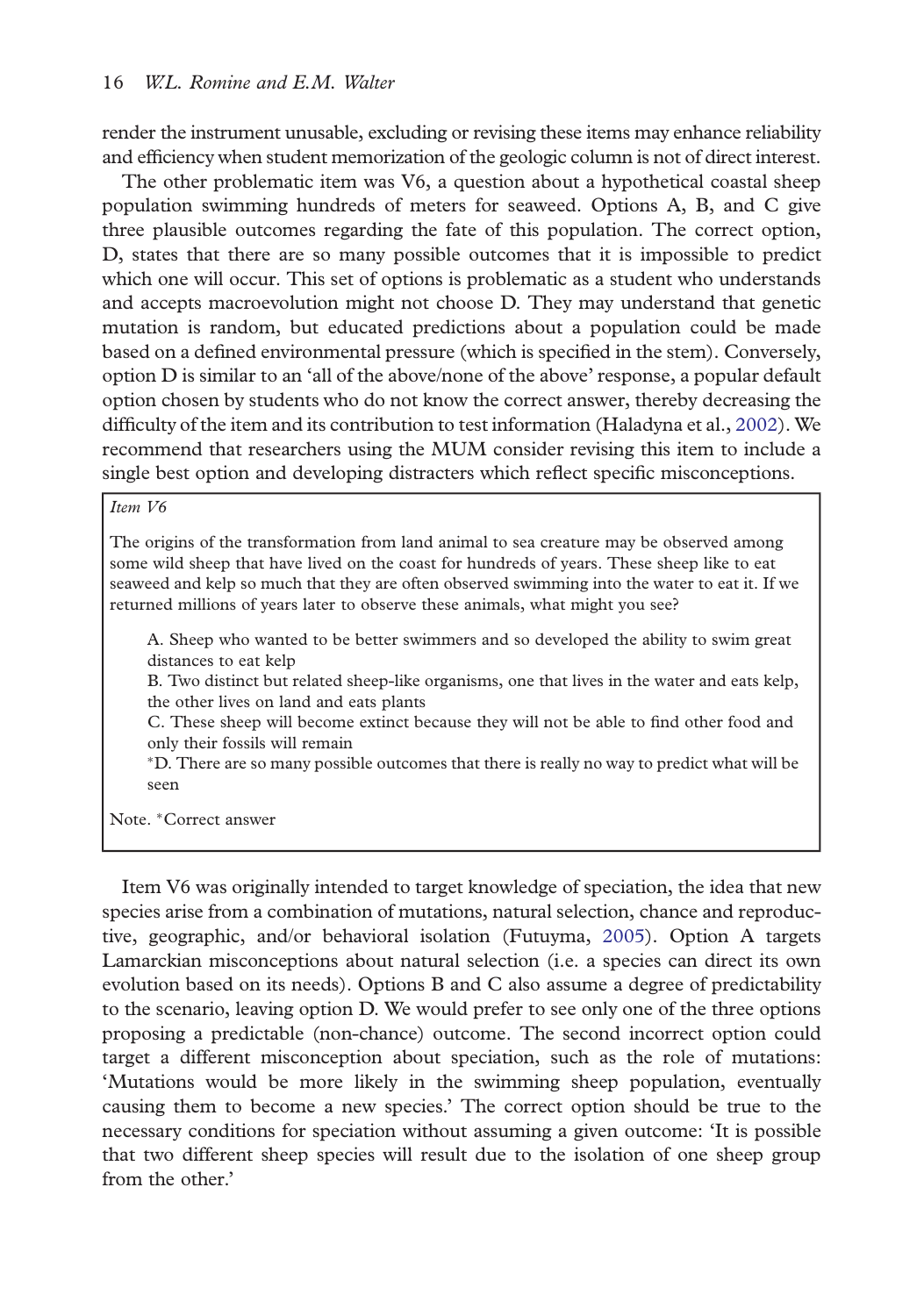# Stability of the MUM

From the person-item maps [\(Figure 1\)](#page-9-0), we witness that the distribution of person measures sits higher on the Rasch scale on the post-test than the pre-test. This is an expected response to a 15-week class covering topics on macroevolution. Along the same token, it may be expected that items may either show invariance or become easier for students by the end of the intervention. However, the significant increase in the difficulty of items V3, V6, V9, V19, and V21 on the post-test is more difficult to explain through the effect of the intervention, especially since improvement of knowledge of macroevolution is evident between the pre- and post-tests. It is interesting that two of these items, V3 and V6, were previously identified as potentially ambiguous items due to their high difficulties and outfit indices. Since ambiguous wording tends to work against higher achieving students who read the question carefully and consider all of the options, it makes sense that these items may become more difficult for a group with more knowledge about macroevolution. The increase in difficulty of items V9, V19, and V21 is more difficult to explain since mean squares fit indices indicate satisfactory fit with the Rasch model. Items V19 and V21 have above-average difficulty and experienced slightly poorer fit with the Rasch model on the post-test, which possibly indicates the presence of wording which may have confused some of the higher ability students. However, these small effects should be interpreted with caution; additional study may be needed before informed revision of items V19 and V21 can be undertaken.

## Item V9

Most vertebrate fossils are the bones of these ancient organisms, and it is unlikely that we will find fossils of their eyes. This is because

- A. Animals close their eyes when they die, and the eyes are buried under layers of fossils
- B. Primitive eyes are so small that they are easily overlooked as fossils
- C. Primitive eyes are so different that scientists are not looking for the right structures
- ∗D. Eye tissue typically decays before it can form fossils

Note. <sup>∗</sup>Correct answer

V9 is a comparatively easy item that displays better than expected fit with the Rasch model, inviting the possibility that it is worded in a way that either tips all but the lowest ability students off to the correct response or systematically draws the less literate students toward a particular incorrect response. It is interesting that options B and C refer to the possibility that fossilized eyes exist, but that scientists are unable to detect them. As a result, item V9 measures lack of trust in scientists and the scientific enterprise in addition to knowledge of the process of fossilization. Previous data show that knowledge and acceptance of evolution (Nadelson & Southerland, [2010\)](#page-18-0) are positively correlated. Furthermore, it is reasonable to expect that students with lower acceptance of evolution will tend to have lower levels of trust in scientific explanations, especially those drawing upon evidence in support of evolution. It is therefore likely that students with the least amount of knowledge of macroevolution will be drawn to these options while students with higher levels of knowledge could eliminate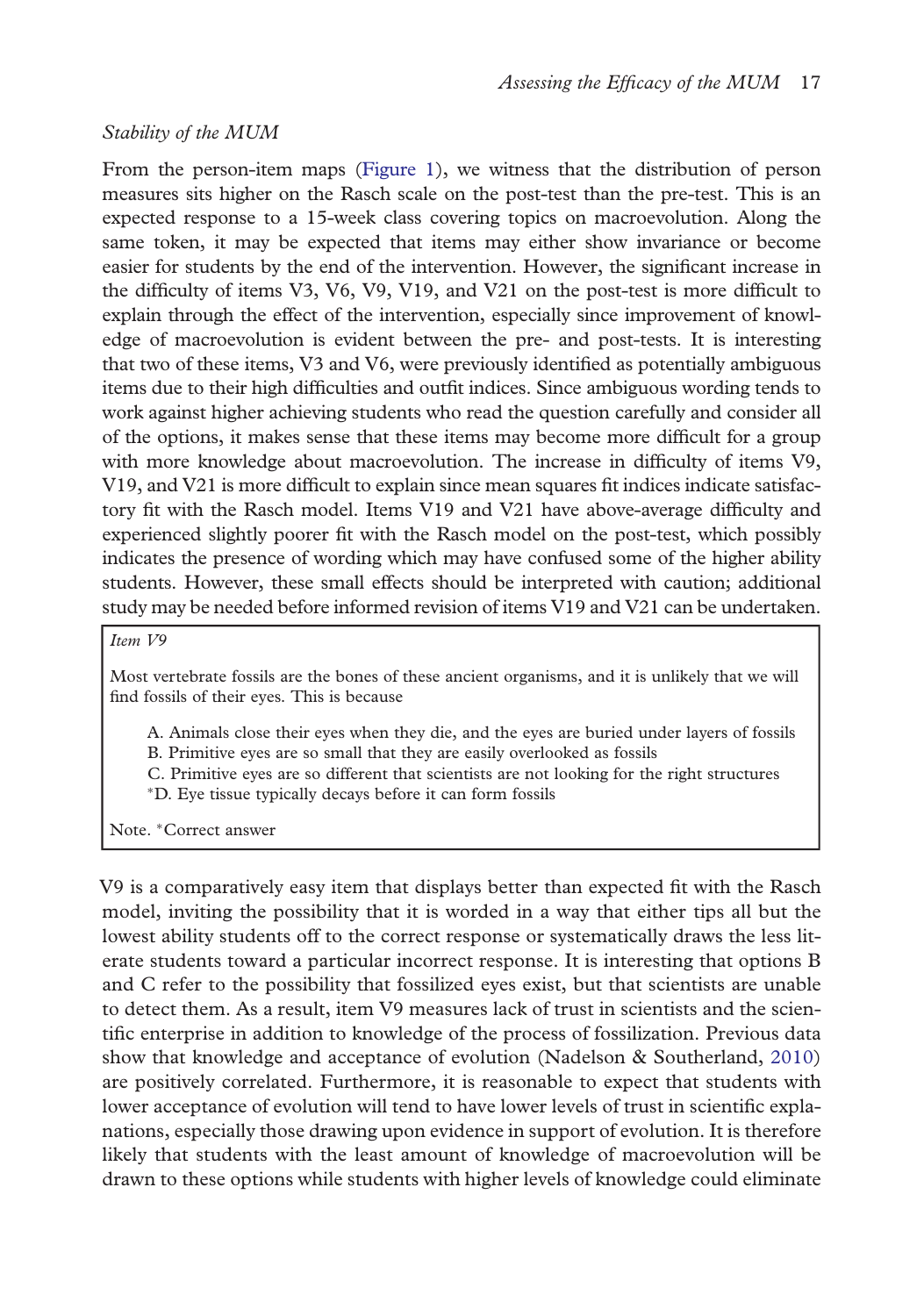<span id="page-17-0"></span>these immediately. Given these arguments, it is possible that the increase in difficulty of item V9 on the post-test is reflective of the fact that certain students with lower literacy were less trusting of evolutionary biologists and their data after the intervention and were therefore more drawn to options B and C on the post-test.

## Conclusion

We agree with the assertions of Novick and Catley [\(2012](#page-19-0)) regarding the semantic issues on particular MUM items, and with their suggestion that the MUM should assess relative and not absolute geologic time. Despite these issues, our data indicate that the MUM is a psychometrically sound instrument. The Rasch analysis indicates that students do not randomly guess answers without considering the question stem. Rather, students are likely answering based on their prior knowledge of key information in the distracters.

Additional revisions should focus on reducing the number of distracters for each item, eliminating those deemed implausible or those which elicit the same misconception as other distracters. We also suggest that some of the stems (e.g. V8) be revised to include key information in the stem and not the distracters, which will reduce test taking time and may improve reliability.

While the MUM provides a unidimensional, valid, and stable scale for measuring students' understanding of macroevolution, we feel that consideration and implementation of some of the suggestions put forward by Novick and Catley ([2012\)](#page-19-0) and this study will only improve the efficacy of the MUM as an important tool for measuring students' understandings of macroevolutionary concepts.

## **References**

- American Association for the Advancement of Science. (1993). Benchmarks for science literacy: A project 2061 report. New York, NY: Oxford University Press.
- American Association for the Advancement of Science. (2011). Vision and change in undergraduate biology education: A call to action. Washington, DC: Author.
- Anderson, D. L., Fisher, K. M., & Norman, G. L. (2002). Development and evaluation of the conceptual inventory of natural selection. Journal of Research in Science Teaching, 39, 952–978. [doi:10.1002/tea.10053](http://dx.doi.org/10.1002/tea.10053)
- Andrich, D. (2004). Controversy and the Rasch model: A characteristic of incompatible paradigms?  $Medical Care, 42(1), 1-7.$
- de Ayala, R. J. (2009). The theory and practice of item response theory. New York, NY: The Guilford Press.
- Barton, N. H., Briggs, D. E. G., Eisen, J. A., Goldsten, D. B., & Nipam, H. P. (2007). Evolution. New York, NY: Cold Spring Harbor Laboratory Press.
- Birnbaum, A. (1968). Some latent trait models and their use in inferring an examinee's ability. In F. M. Lord & M. R. Novick (Eds.), Statistical theories of mental test scores (pp. 397–545). Reading, MA: Addison-Wesley.
- Bond, T. G., & Fox, C. M. (2007). Applying the Rasch model: Fundamental measurement in the human sciences. Mahwah, NJ: Lawrence-Erlbaum Associates.
- Bybee, R. W. (1997). Achieving scientific literacy: From purpose to practices. Portsmouth, NH: Heinemann.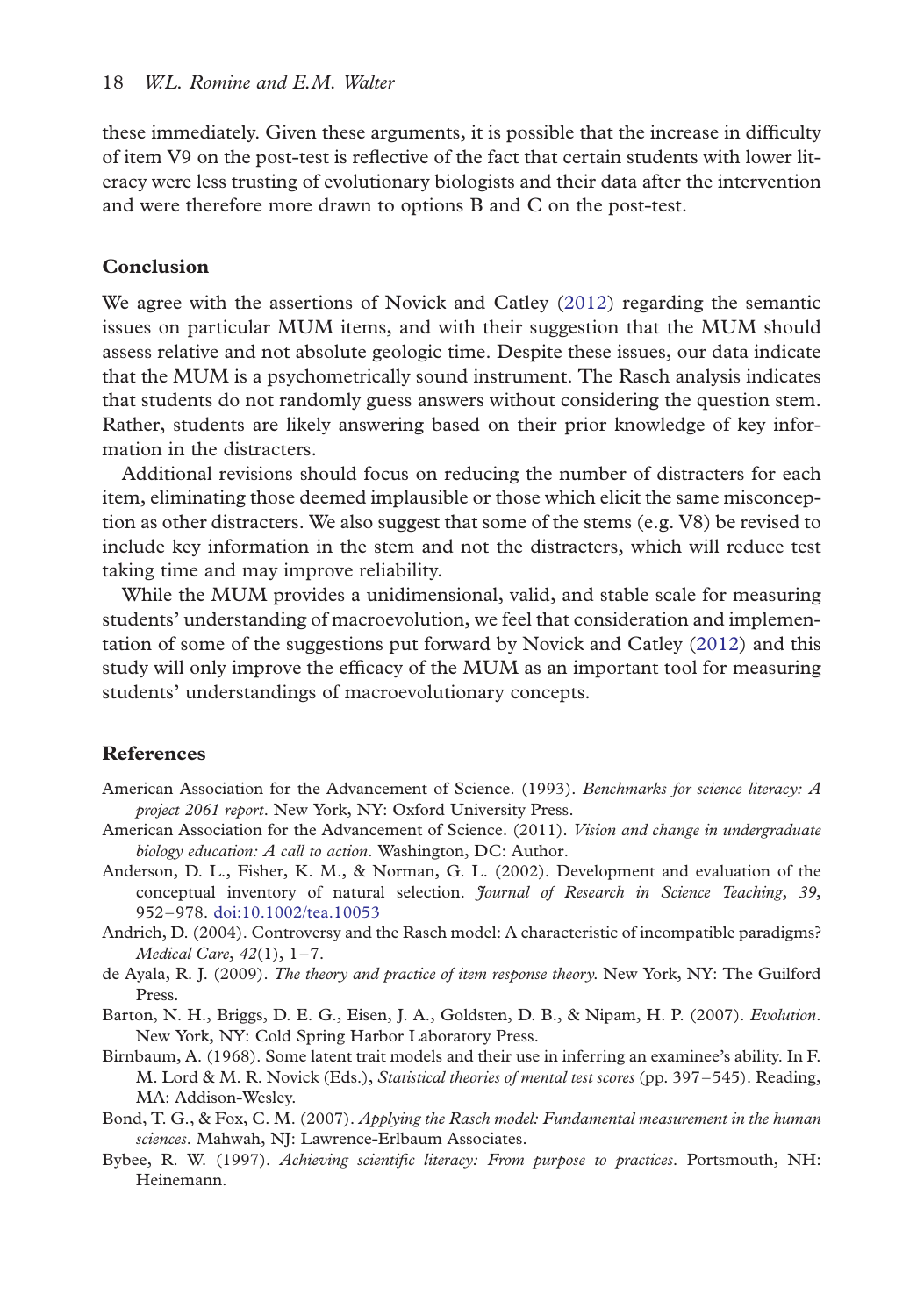- <span id="page-18-0"></span>Campbell, N. A., & Reece, J. B. (2005). Biology (7th ed.). San Francisco, CA: Pearson Benjamin Cummings.
- Catley, K. M. (2006). Darwin's missing link—a novel paradigm for evolution education. Science Education, 90, 767–783. [doi:10.1002/sce.20152](http://dx.doi.org/10.1002/sce.20152)
- Catley, K. M., Lehrer, R., & Reiser, B. (2005). Tracing a prospective learning progression for developing understanding of evolution. Paper commissioned by the National Academies Committee on Test Design for K-12 Science Achievement. Retrieved from [www7.nationalacademies.org/bota/](http://www.www7.nationalacademies.org/bota/Evolution.pdf) [Evolution.pdf](http://www.www7.nationalacademies.org/bota/Evolution.pdf)
- Cortina, J. M. (1993). What is coefficient alpha? An examination of theory and applications. *Journal* of Applied Psychology, 78(1), 98–104.
- Dobzhansky, T. (1973). Nothing in biology makes sense except in the light of evolution. The American Biology Teacher, 35, 125-129.
- Dodick, J., & Orion, N. (2003). Cognitive factors affecting student understanding of geologic time. Journal of Research in Science Teaching, 40, 415 –442.
- Freeman, S., & Herron, J. C. (2007). Evolutionary analysis (4th ed.). Upper Saddle River, NJ: Prentice-Hall.
- Futuyma, D. J. (2005). Evolution. Sunderland, MA: Sinauer.
- Haladyna, T. M., & Downing, S. M. (1993). How many options is enough for a multiple-choice test item? Educational and Psychological Measurement, 53, 999 –1010.
- Haladyna, T. M., Downing, S. M., & Rodriguez, M. C. (2002). A review of multiple-choice itemwriting guidelines for classroom assessment. Applied Measurement in Education, 15, 309–333.
- Kagan, D. M. (1992). Implications of research on teacher belief. Educational Psychologist, 27, 65–90.
- Katz, S., Lautenschlager, G. J., Blackburn, A. B., & Harris, F. H. (1990). Answering reading comprehension items without passages on the SAT. Psychological Science, 1, 122–127.
- Linacre, J. M. (1998). Detecting multidimensionality: Which residual data-type works best? *Journal* of Outcome Measurement, 2, 266 –283.
- Linacre, J. M. (2010). Winsteps (Version 3.70.0). Retrieved from [www.winsteps.com](http://www.winsteps.com)
- Lord, F. M., & Novick, M. R. (1968). Statistical theories of mental test scores. Reading, MA: Addison-Wesley.
- Lovely, E. C., & Kondrick, L. C. (2008). Teaching evolution: Challenging religious preconceptions. Integrative and Comparative Biology, 48, 164–174. [doi:10.1093/icb/icn026](http://dx.doi.org/10.1093/icb/icn026)
- Masters, G. N. (1988). Item discrimination: When more is worse. *Journal of Educational* Measurement, 25, 15–29.
- Murck, B. W., Skinner, B. J., & Mackenzie, D. (2008). Visualizing geology (p. 524). New York, NY: Wiley.
- Nadelson, L. S., & Southerland, S. A. (2010). Development and evaluation for a measuring understanding of macroevolutionary concepts: Introducing the MUM. *Journal of Experimental* Education, 78, 151–190. [doi:10.1080/00220970903292983](http://dx.doi.org/10.1080/00220970903292983)
- Naegle, E. (2009). Patterns of thinking about phylogenetic trees: A study of student learning and the potential of tree-thinking to improve comprehension of biological concepts (Ph.D. Dissertation). Idaho State University, Pocatello, ID.
- National Association of Biology Teachers. (2010). Mission statement. Retrieved from [http://www.](http://www.nabt.org/websites/institution/index.php?p=1) [nabt.org/websites/institution/index.php?p=1](http://www.nabt.org/websites/institution/index.php?p=1)
- National Research Council. (1996). National science education standards. Washington, DC: National Academy Press.
- Nehm, R. H., & Schonfeld, I. (2008). Measuring knowledge of natural selection: A comparison of the CINS, an open-response instrument, and an oral interview. *Journal of Research in Science* Teaching, 45, 1131 –1160. [doi:10.1002/tea.20251](http://dx.doi.org/10.1002/tea.20251)
- Newport, F. (2009). On Darwin's birthday, only 4 in 10 believe in evolution. Retrieved from [http://](http://www.gallup.com/poll/114544/Darwin-Birthday-Believe-Evolution.aspx) [www.gallup.com/poll/114544/Darwin-Birthday-Believe-Evolution.aspx](http://www.gallup.com/poll/114544/Darwin-Birthday-Believe-Evolution.aspx)